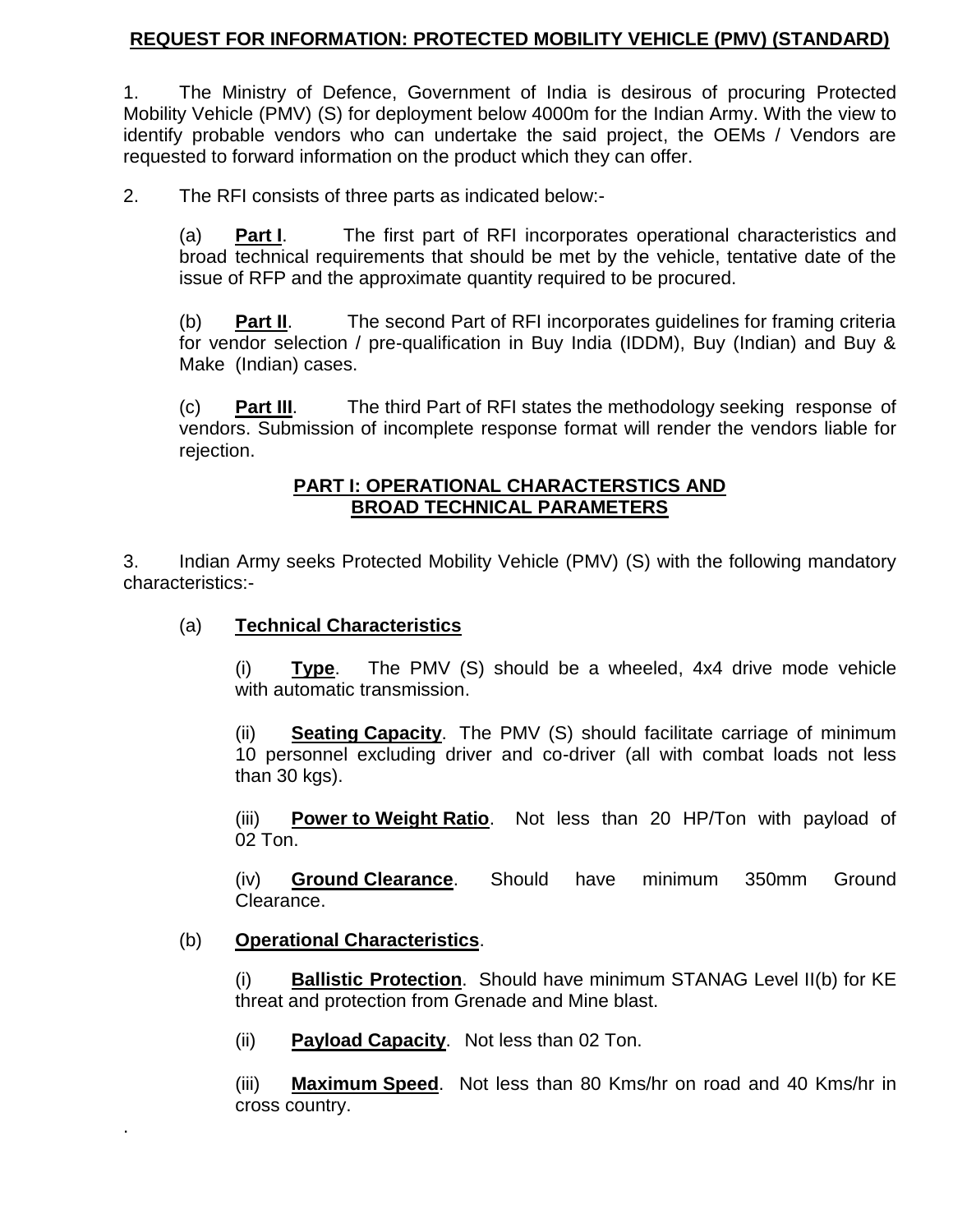(iv) **Operating Temperature**. The PMV (S) should optimally function within an operating temperature as under:-

(aa) **Max** 45˚C.

(ab) **Min** 0˚C.

- (v) **Stowage**. Should have a stowage for 18 belt boxes of 7.62mm LMG.
- (vi) **Weapon Mount**. Should have a detachable mount for 7.62mm LMG.

(vii) **Turret**. PMV (S) should have 360 degree rotation turret on roof for 7.62mm LMG.

(viii) **Firing Ports**. PMV (S) should have minimum 11 firing ports as under:-

| (aa) Starboard Side | 05. |
|---------------------|-----|
| (ab) Port Side      | 05. |
| (ac) Rear Side      | 01  |

(ix) **Fording Capability**. Should be capable of fording across a water body of depth minimum 1000mm without any preparation.

(x) **Operating Altitude**. Should be able to operate optimally at an altitude upto **9,000 feet** with full payload of 02 Ton.

(xi) **Heating, Ventilation and Air Conditioning (HVAC)**. Should have inbuilt HVAC system.

4. Tentative date of issue of RFP is Nov 2022. The approximate quantity that are to be procured is 700. The approximate quantity of PMV (S) that can be delivered by OEMs/vendors within **12 months** from the date of signing of contract and thereafter every 12 months should be clearly mentioned in the response.

5. The parameters/broad specifications of the item are mentioned in the questionnaire attached as per **Appendix 'A'**. The vendors are required to respond to the same.

6. Vendors should confirm that following conditions are acceptable:-

(a) The solicitation of offers will be as per 'Single Stage-Two Bid System'. It would imply that a 'Request for Proposal' would be issued soliciting the technical and commercial offers together, but in two separate sealed envelopes. The validity of commercial offers would be at least 18 months from the date of submitting of offers.

(b) The technical offers would be evaluated by a Technical Evaluation Committee (TEC) to check its compliance with RFP.

(c) **The equipment of all TEC cleared vendors will be put through a trial evaluation in Area (upto 9,000 ft), Plains & Deserts in India on a 'No Cost No Commitment' basis within 06-09 months of issue of RFP**. A staff evaluation would be carried out by SHQ to analyze the result of field evaluation and shortlist the equipment for introduction into service.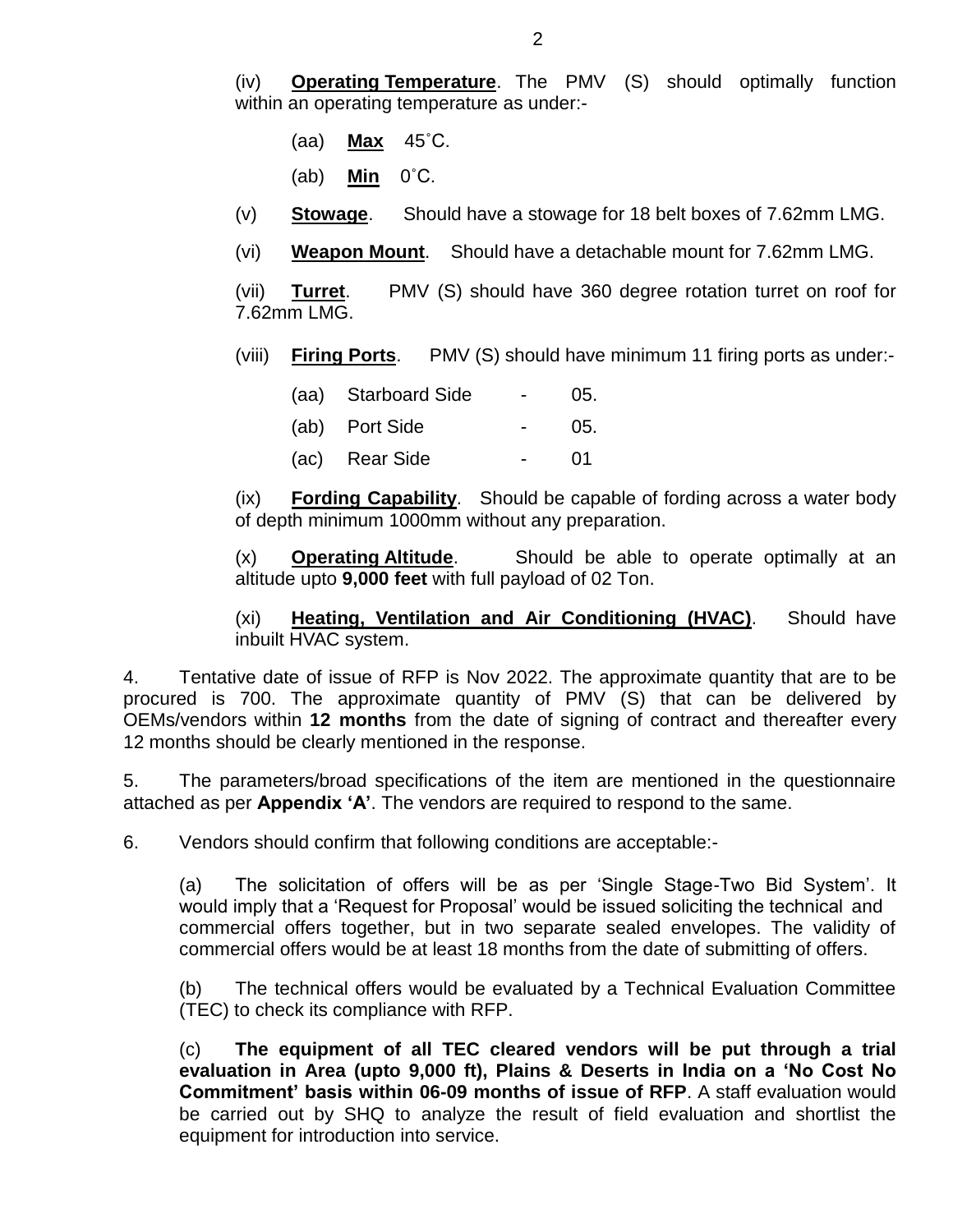(d) Amongst the vendors cleared by GS evaluation, a Contract Negotiation Committee would decide the lowest cost bidder (L1) and conclude the appropriate contract.

(e) Vendor would be bound to provide product support for time period specified in the RFP which includes spares and maintenance tools/jigs/fixtures for field and component level repairs.

(f) The vendor would be required to accept the general conditions of contract given in the Standard Contract Document at Chapter VI of DAP-2020 placed on [www.mod.nic.in.](http://www.mod.nic.in/)

(g) **Integrity Pact**. An integrity pact along with appropriate IPBG is a mandatory requirement in the instant case **(Refer Annexure I to Appendix M of Schedule I of DAP 2020)**.

(h) **Performance-cum-Warranty Bond**. Performance-cum-Warranty Bond both equal to 2% value of the contract inclusive of taxes and duties **or as amended from time to time** is required to be submitted after signing of contract.

#### **PART II : GUIDELINES FOR FRAMING CRITERIA FOR VENDOR SELECTION/ PRE-QUALIFICATION IN 'BUY (INDIAN-IDDM)' BUY (INDIAN)' AND 'BUY & MAKE (INDIAN)' CASES**

7. **Part II**. Guidelines for Framing Criteria for Vendor Selection / Pre-Qualification in Buy India (IDDM), Buy (Indian) and Buy & Make (Indian) Cases is given at **Appendix 'B'**.

#### **PART III: PROCEDURE FOR RESPONSE**

8. The Indian Army is planning to procure PMV (S) with the view to identify probable vendors who can undertake the said project; OEMs/Authorized Vendors are requested to forward information on the product which they can offer. The parameters / broad specifications of the item are mentioned in the questionnaire attached. In addition, the vendors are required to furnish details as per Performa at **Appendix 'C'**.

9. Apart from filling the information about company, details about the exact product meeting other generic technical specifications should also be carefully filled. As per the Appendix, the vendors should also forward technical details/product brochures/literature, etc, pertaining to the equipment.

10. The Government of India invites responses to this request only from the Original Equipment Manufacturer (OEM)/Authorised Vendors/Government Sponsored Export Agencies (applicable in the case of countries where domestic laws do not permit direct export by OEMs). The end user of the equipment is the Indian Armed Forces (Indian Army).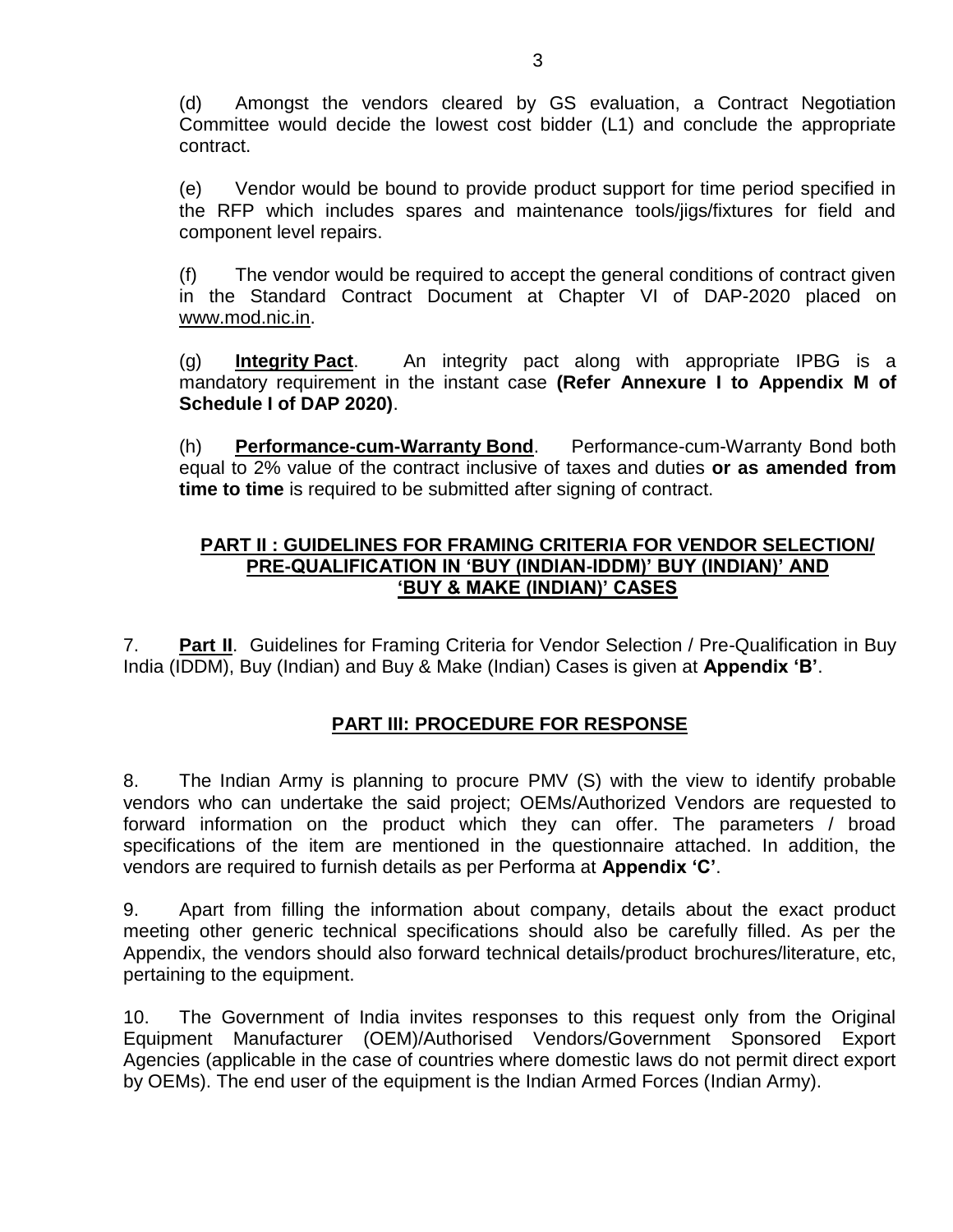11. This information is being issued with no financial commitment and the Ministry of Defence reserves the right to change or vary any part thereof at any stage. The Government of India also reserves the right to withdraw it should it be so necessary at any stage. The vendor should provide disclaimer on commitment to procure the equipment. The acquisition process would be carried out under the provisions of DAP-2020.

12. An interaction with all desirous vendors has been scheduled on 26 May 2022 at 1100hrs at Sena Bhawan, New Delhi. All vendors desirous of attending the 'Vendor Interaction' are required to furnish requisite documents as per **Appendix 'D'** to Infantry Directorate/Infantry-5 as per the address given below by 20 May 2022 for obtaining necessary security clearance well in advance.

13. The required information / details may please be forwarded at the following addresses by 21 Jun 2022.

Directorate General of Infantry / Infantry-5 General Staff Branch Room No 408B, 'D1' Wing, Sena Bhawan Integrated HQ of MoD (Army) DHQ PO, New Delhi – 110011 (Fax - 011-230183898)

Directorate General of Capability Development (CD-13/14) General Staff Branch Room No 411, 'A' Wing, Sena Bhawan Integrated HQ of MoD (Army) DHQ PO, New Delhi – 110011 (Fax - 011-23793274)

Army Design Bureau (GSQR Cell) General Staff Branch Room No 16, 'C' Wing, Sena Bhawan Integrated HQ of MoD (Army) DHQ PO, New Delhi - 110011

ADG Acquisition Technical (Army) Room No 28, D-II Wing, Sena Bhawan Ministry of Defence New Delhi – 110011 (Fax : 011-23792414)

Directorate General of Capability Development (RFP Cell) General Staff Branch Room No 436, Sena Bhawan Integrated HQ of MoD (Army) DHQ PO, New Delhi – 110011

14. An early response is requested.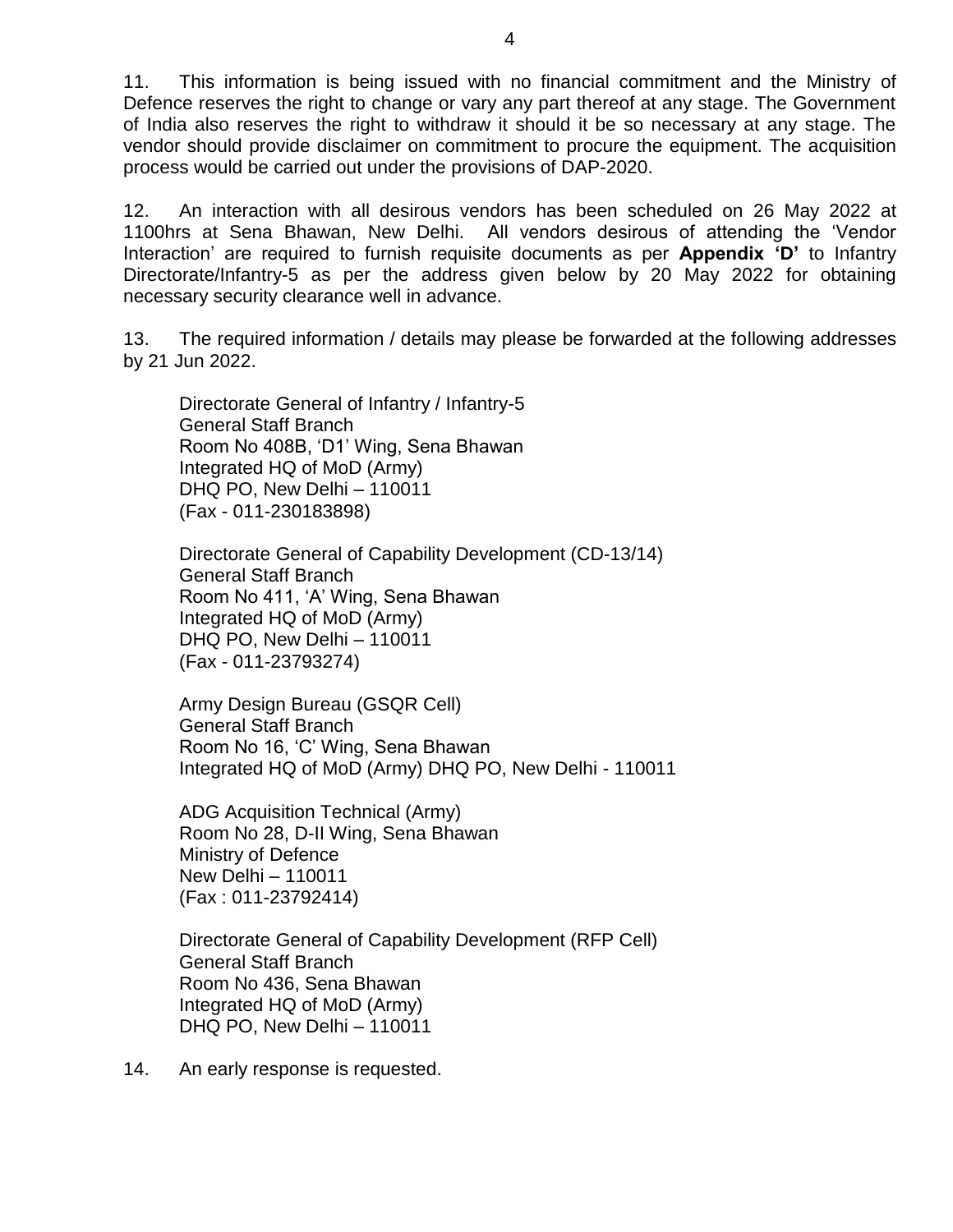### **RFI QUESTIONNAIRE**

# 1. **Operational Aspects of the Protected Mobility Vehicle (PMV) (S)**.

| <u>Ser</u><br><b>No</b> | <b>Specification Required</b>                                                                                                                                                                                                             | <b>Response</b> |
|-------------------------|-------------------------------------------------------------------------------------------------------------------------------------------------------------------------------------------------------------------------------------------|-----------------|
| (a)                     | Is the Protected Mobility Vehicle (PMV) (S) a wheeled vehicle with 4x4 drive mode?<br>Type.                                                                                                                                               |                 |
| (b)                     | Weight.                                                                                                                                                                                                                                   |                 |
|                         | What is the kerb weight of the PMV (S)?<br>(i)                                                                                                                                                                                            |                 |
|                         | (ii)<br>What is the payload capacity of the PMV (S)?                                                                                                                                                                                      |                 |
|                         | (iii)<br>What is the gross weight of the PMV (S)?                                                                                                                                                                                         |                 |
| (c)                     | <b>Seating Capacity.</b>                                                                                                                                                                                                                  |                 |
|                         | (i)<br>What is the total seating capacity of the PMV (S)?                                                                                                                                                                                 |                 |
|                         | (ii)<br>What is the total number of crew required for operating the PMV (S)?                                                                                                                                                              |                 |
| (d)                     | What is the overall dimension of the PMV (S)? Give Length x Width x Height in millimeter (mm).<br>Dimension.                                                                                                                              |                 |
| (e)                     | <b>Ballistic Protection.</b>                                                                                                                                                                                                              |                 |
|                         | Does the PMV (S) has inbuilt ballistic protection? If yes, specify level of ballistic protection and furnish<br>(i)<br>appropriate certificates from accredited laboratories regarding the ballistic protection provided in the vehicles. |                 |
|                         | Is the ballistic protection inbuilt into both the opaque and the transparent surfaces of the PMV (S)?<br>(ii)                                                                                                                             |                 |
|                         | (iii)<br>Which all sides (front, rear, both sides, top and bottom) of the PMV (S) are ballistic protected?                                                                                                                                |                 |
|                         | How many Bullet Resistant (BR) Glass provided with PMV (S)? Give approx. size and number of BR glasses.<br>(iv)                                                                                                                           |                 |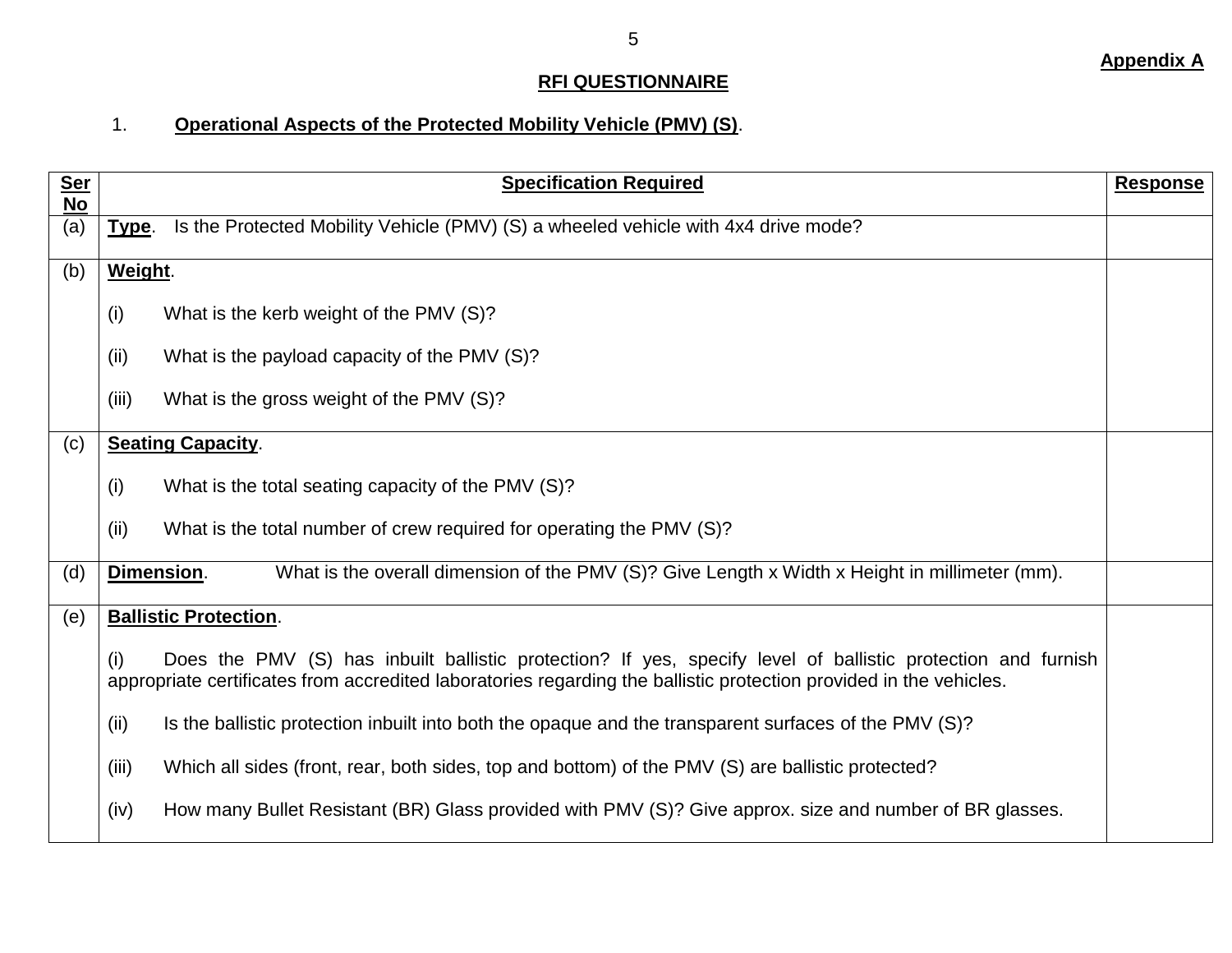| 6         |                                                                                                                                                                                                                                    |          |
|-----------|------------------------------------------------------------------------------------------------------------------------------------------------------------------------------------------------------------------------------------|----------|
| Ser<br>No | <b>Specification Required</b>                                                                                                                                                                                                      | Response |
| (f)       | Range.                                                                                                                                                                                                                             |          |
|           | What is the maximum operating range of the PMV (S)?<br>(i)                                                                                                                                                                         |          |
|           | Does the operating range vary with increase in the operating altitude? If yes, what will the maximum operating<br>(ii)<br>range at an altitude of 9,000ft for PMV (S)?                                                             |          |
| (g)       | Maneuverability.                                                                                                                                                                                                                   |          |
|           | (i)<br>Speed.                                                                                                                                                                                                                      |          |
|           | (aa) What is the maximum speed of the PMV (S) while moving on near horizontal surfaces? Mention<br>separately for hard soil terrain, desert terrain, marshy terrain and snow bound terrains (with snow height of<br>minimum 01ft). |          |
|           | What is the maximum speed of the PMV (S) while negotiating water bodies during fording?<br>(ab)                                                                                                                                    |          |
|           | Gradient.<br>(ii)                                                                                                                                                                                                                  |          |
|           | What is the maximum gradient that the PMV (S) can negotiate hard soil terrain, desert terrain and snow<br>(aa)<br>bound terrains (mention in degrees) (as applicable)?                                                             |          |
|           | (ab) Will the capability for gradient maneuverability be affected by varied types of terrain conditions? If yes,<br>please furnish details.                                                                                        |          |
|           | (iii)<br>Side Slope.                                                                                                                                                                                                               |          |
|           | What is the maximum side slope gradient that the PMV (S) can negotiate hard soil terrain, desert terrain<br>(aa)<br>and snow bound terrains (mention in degrees)?                                                                  |          |
|           | Will the capability for side slope gradient maneuverability be affected by varied types of terrain conditions?<br>(ab)<br>If yes, please furnish details.                                                                          |          |
|           | <b>Vertical Step.</b><br>What is the maximum height of the vertical step that the PMV (S) can negotiate (mention in<br>(iv)<br>meters)?                                                                                            |          |
|           | What is the maximum width of the trench that the PMV (S) can negotiate (mention in meters)?<br>(v)<br>Trench.                                                                                                                      |          |
|           | What is the turning radius of the PMV (S)?<br><b>Turning Radius.</b><br>(vi)                                                                                                                                                       |          |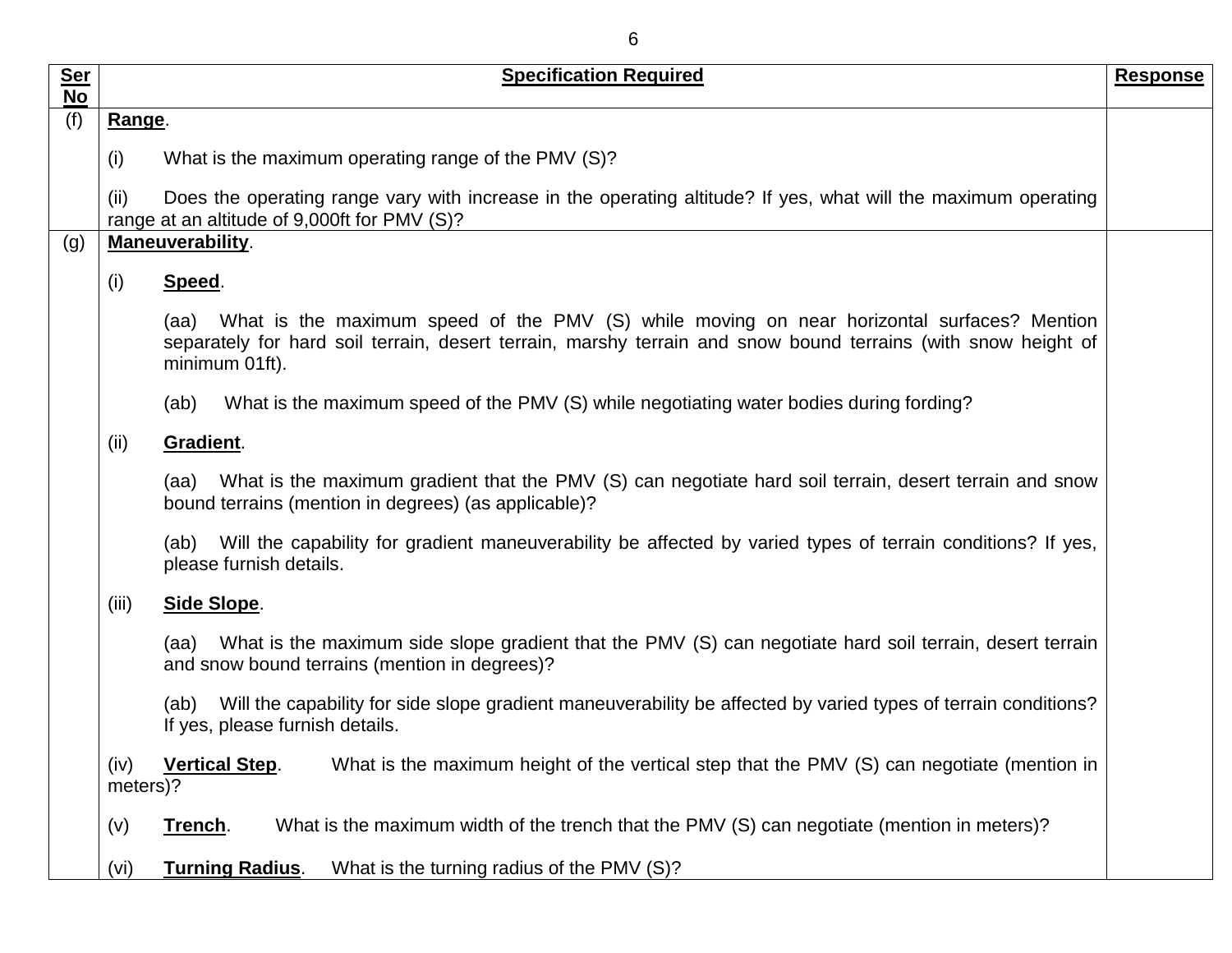| <b>Ser</b>       | <b>Specification Required</b>                                                                                                                                   | <b>Response</b> |
|------------------|-----------------------------------------------------------------------------------------------------------------------------------------------------------------|-----------------|
| <b>No</b><br>(h) | What is the maximum operating altitude of the PMV (S)?<br><b>Operating Altitude.</b>                                                                            |                 |
| (j)              | <b>Operating Temperature.</b>                                                                                                                                   |                 |
|                  | What is the maximum and minimum operation temperature of the PMV (S)?<br>(i)                                                                                    |                 |
|                  |                                                                                                                                                                 |                 |
| (k)              | Can the vehicles operate at ambient temperature upto $40^{\circ}$ C?<br>(ii)<br><b>Fording Capability.</b>                                                      |                 |
|                  | Can the PMV (S) carry out fording? If yes, what are the initial preparations required to be carried out for the<br>(i)<br>same?                                 |                 |
|                  | What is the maximum depth of water at which fording is possible for the vehicles?<br>(ii)                                                                       |                 |
|                  | What is the maximum speed of water current at which fording can be carried out?<br>(iii)                                                                        |                 |
| (1)              | <b>Miscellaneous</b>                                                                                                                                            |                 |
|                  | (i)<br>Is there a provision for a gunner's hatch/turret on top of the PMV (S)?                                                                                  |                 |
|                  | If yes, is there a facility for a weapon mount for firing the weapon through the gunner's hatch/turret?<br>(ii)                                                 |                 |
|                  | Are firing ports available in the body of the PMV (S) to facilitate firing of weapons from within the vehicle?<br>(iii)                                         |                 |
|                  | If the facilities are not available, can these be provided by the vendor?<br>(iv)                                                                               |                 |
|                  | Does attachment of any accessories in the exterior of the vehicle like spare wheels affect the Centre of gravity of<br>(v)<br>the vehicle in dynamic condition? |                 |
|                  | (vi)<br>What is the field of view of driver, co-driver and the ten crew members?                                                                                |                 |
|                  | What is the time required for the vehicle to come into action?<br>(vii)                                                                                         |                 |
|                  | What are the warning arrangements incorporated in the vehicle to ensure safe operation?<br>(viii)                                                               |                 |
|                  | What is the mode of operation of doors and hatches of the vehicles?<br>(ix)                                                                                     |                 |
|                  | Does it have protection from rain and snow conditions?<br>(x)                                                                                                   |                 |
|                  | Is the requirement of Central Tyre Inflation System (CTIS) or Run Flat System (RFS) or both being incorporated?<br>(x <sub>i</sub> )                            |                 |
|                  | Is the requirement of maintenance free battery being incorporated?<br>(xii)                                                                                     |                 |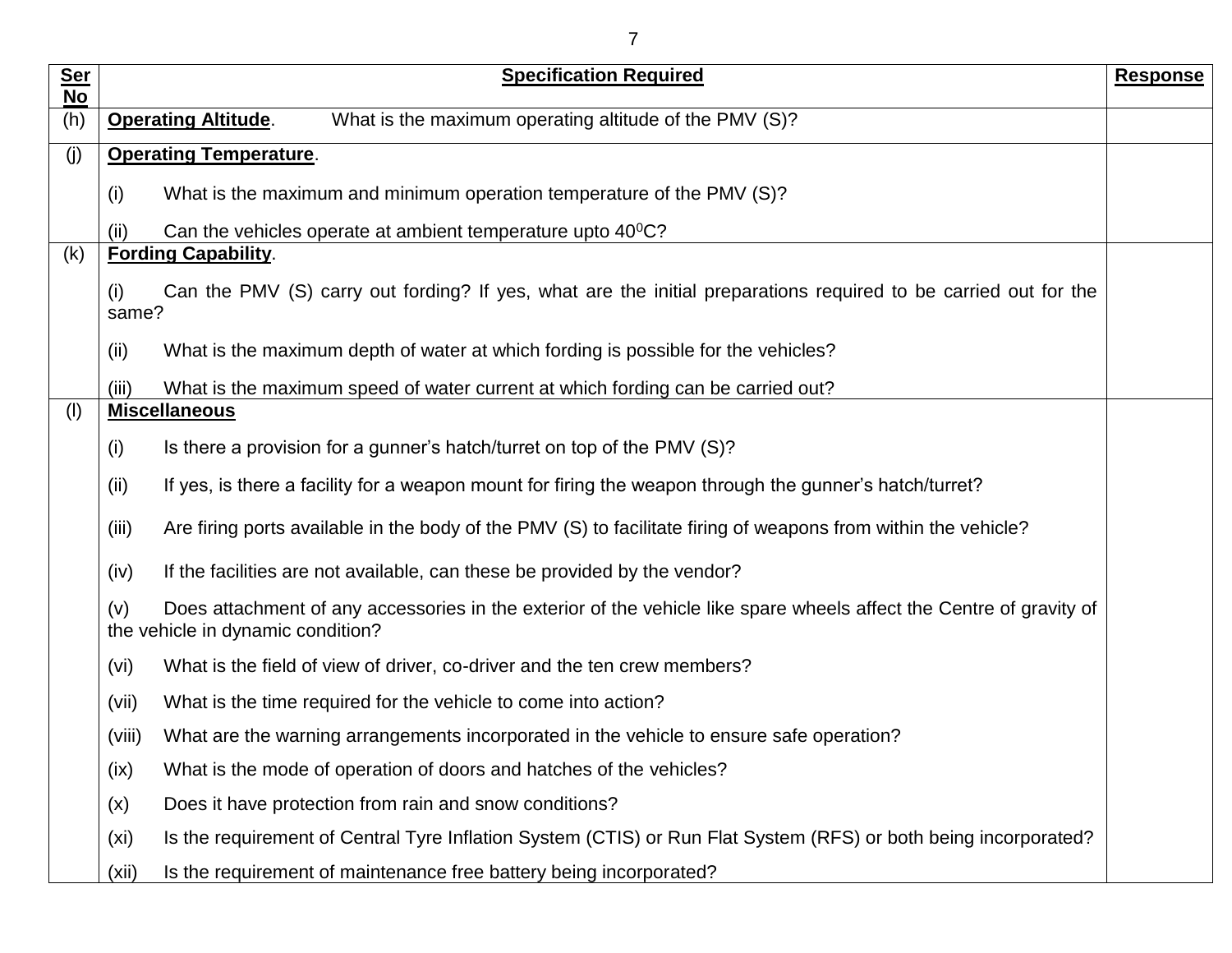| <b>Ser</b> | <b>Specification Required</b>                                                                                                                                         | <b>Response</b> |
|------------|-----------------------------------------------------------------------------------------------------------------------------------------------------------------------|-----------------|
| No         |                                                                                                                                                                       |                 |
| (m)        | Can the vehicle be transported by Air, Rail and Road? If yes, specify as under:-<br>Transportability.                                                                 |                 |
|            | Air (type and class of aircraft).<br>(i)                                                                                                                              |                 |
|            | (ii)<br>Rail (dimension of rail wagon/flatbed).                                                                                                                       |                 |
|            | (iii)<br>Road (dimension of container/trailer including the tonnage required).                                                                                        |                 |
| (n)        | What are the inbuilt safety measures that have been incorporated in the vehicle? Mention<br><b>Safety Arrangement.</b><br>separately for both vehicle and passengers. |                 |
| (0)        | Accessories.                                                                                                                                                          |                 |
|            | (i)<br>Specify details of all accessories/attachments/associated equipment that are provided with the vehicle.                                                        |                 |
|            | Will there be a facility to fabricate the vehicles for provision of accessories (brackets/holders/mounts etc.) as per<br>(ii)<br>Indian Army requirements?            |                 |

# 2. **Technical Aspects of the Protected Mobility Vehicle (PMV) (S)**.

| <u>Ser</u><br>$\underline{\mathsf{No}}$ | <b>Specification Required</b>                                                                                                                                                   | <b>Response</b> |
|-----------------------------------------|---------------------------------------------------------------------------------------------------------------------------------------------------------------------------------|-----------------|
| (a)                                     | <b>Engine Capacity.</b>                                                                                                                                                         |                 |
|                                         | (i)<br>What is the type of engine and capacity of the PMV (S) (in HP)?                                                                                                          |                 |
|                                         | (ii)<br>Is there any de-rating of the engine with increase in altitude? If yes, what is the maximum altitude beyond<br>which the de-rating of the engine commences for PMV (S)? |                 |
|                                         | (iii)<br>What is the percentage of de-rating of engine with corresponding increase in operating altitude per 1000ft?                                                            |                 |
|                                         | (iv)<br>What is the life of the engine in terms of both engine hours and kilometers?                                                                                            |                 |
|                                         | What is the time required for the vehicle to commence operation after ignition?<br>(v)                                                                                          |                 |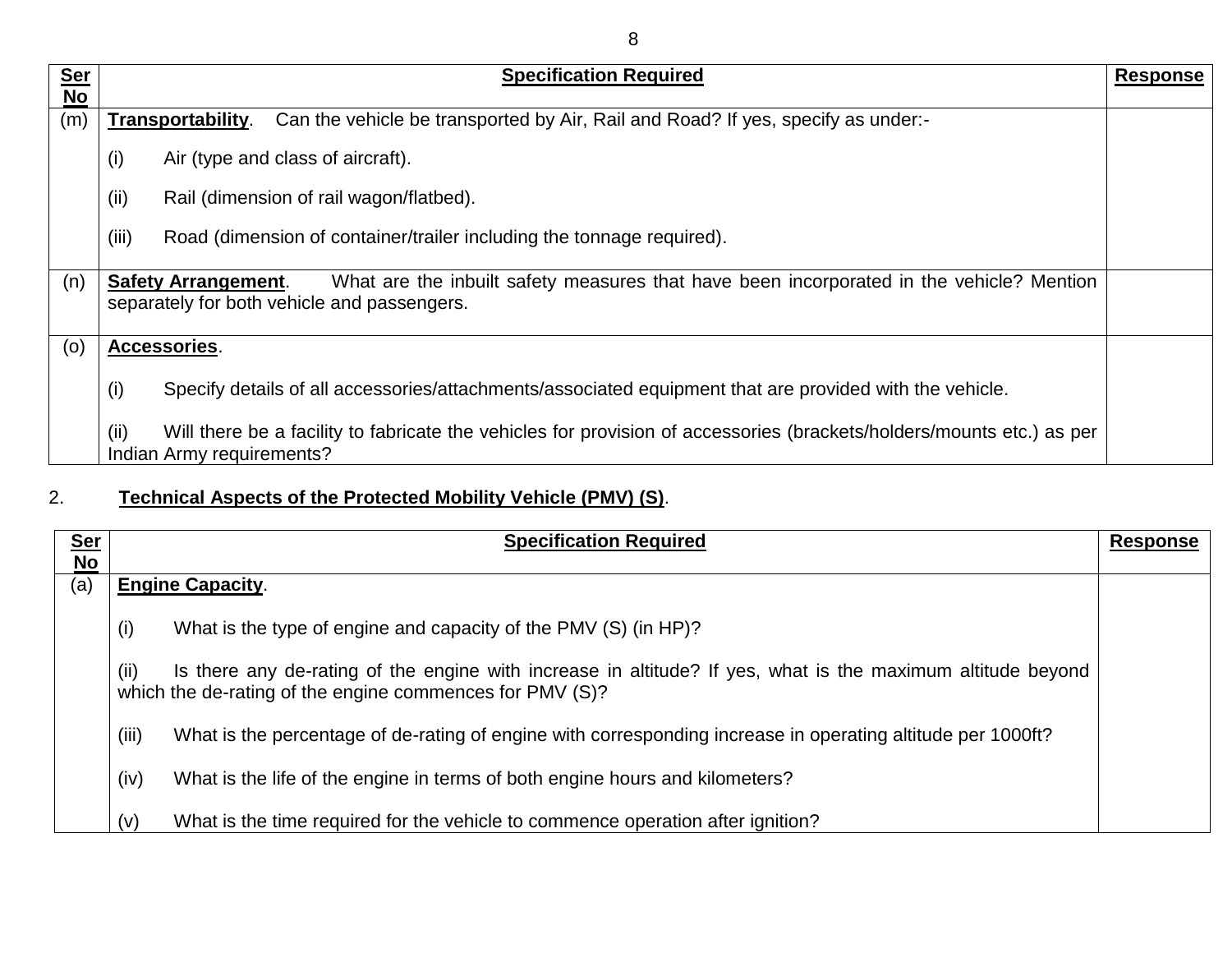| <b>Ser</b><br><b>No</b> | <b>Specification Required</b>                                                                                                                                 | <b>Response</b> |
|-------------------------|---------------------------------------------------------------------------------------------------------------------------------------------------------------|-----------------|
| (b)                     | Power to Weight Ratio.                                                                                                                                        |                 |
|                         | What is the Power to Weight ratio of the PMV (S) with respect to its Gross Vehicle Weight?<br>(i)                                                             |                 |
|                         | What would be the Power to Weight ratio of the PMV (S) with a minimum payload of two (02) tons?<br>(ii)                                                       |                 |
| (c)                     | What type of transmission is available in the PMV (S)? Is there an automatic transmission in the<br>Transmission.<br>vehicle?                                 |                 |
| (d)                     | What type of steering facility is available in the PMV (S)? Is there a power steering in the vehicle? If<br>Steering.<br>yes, specify type of power steering. |                 |
| (e)                     | Wheeled.<br>Is the PMV (S) a wheeled vehicle? If wheeled, how many wheels are there in the vehicle?                                                           |                 |
| (f)                     | <b>Nominal Ground Pressure.</b><br>What is the Nominal Ground Pressure of the PMV (S) on a surface?                                                           |                 |
| (g)                     | <b>Fuel, Oil and Lubricants (FOL).</b>                                                                                                                        |                 |
|                         | What type and grade of FOL is used for operating the PMV (S)?<br>(i)                                                                                          |                 |
|                         | (ii)<br>Is there any requirement for a special grade of fuel for operating the vehicle in extreme cold conditions?                                            |                 |
|                         | (iii)<br>Are the FOL used in the PMV (S) commercially available in India?                                                                                     |                 |
|                         | (iv)<br>What are the emission standards being complied by the vehicle?                                                                                        |                 |
|                         | Can Bharat Stage-IV or equivalent compliant engine be provided with the vehicle?<br>(v)                                                                       |                 |
| (h)                     | <b>Cold Start System.</b>                                                                                                                                     |                 |
|                         | Does the PMV (S) have a Winter Engine Start System?<br>(i)                                                                                                    |                 |
|                         | (ii)<br>Is the Cold Start System integrated within the vehicle or is there any separate arrangement for the same?                                             |                 |
|                         | What is the temperature at which the Cold Start System is required to be activated to start the vehicle engine?<br>(iii)                                      |                 |
|                         | How much time is required for the Cold Start System to warm up the engine to function optimally in cold<br>(iv)<br>conditions?                                |                 |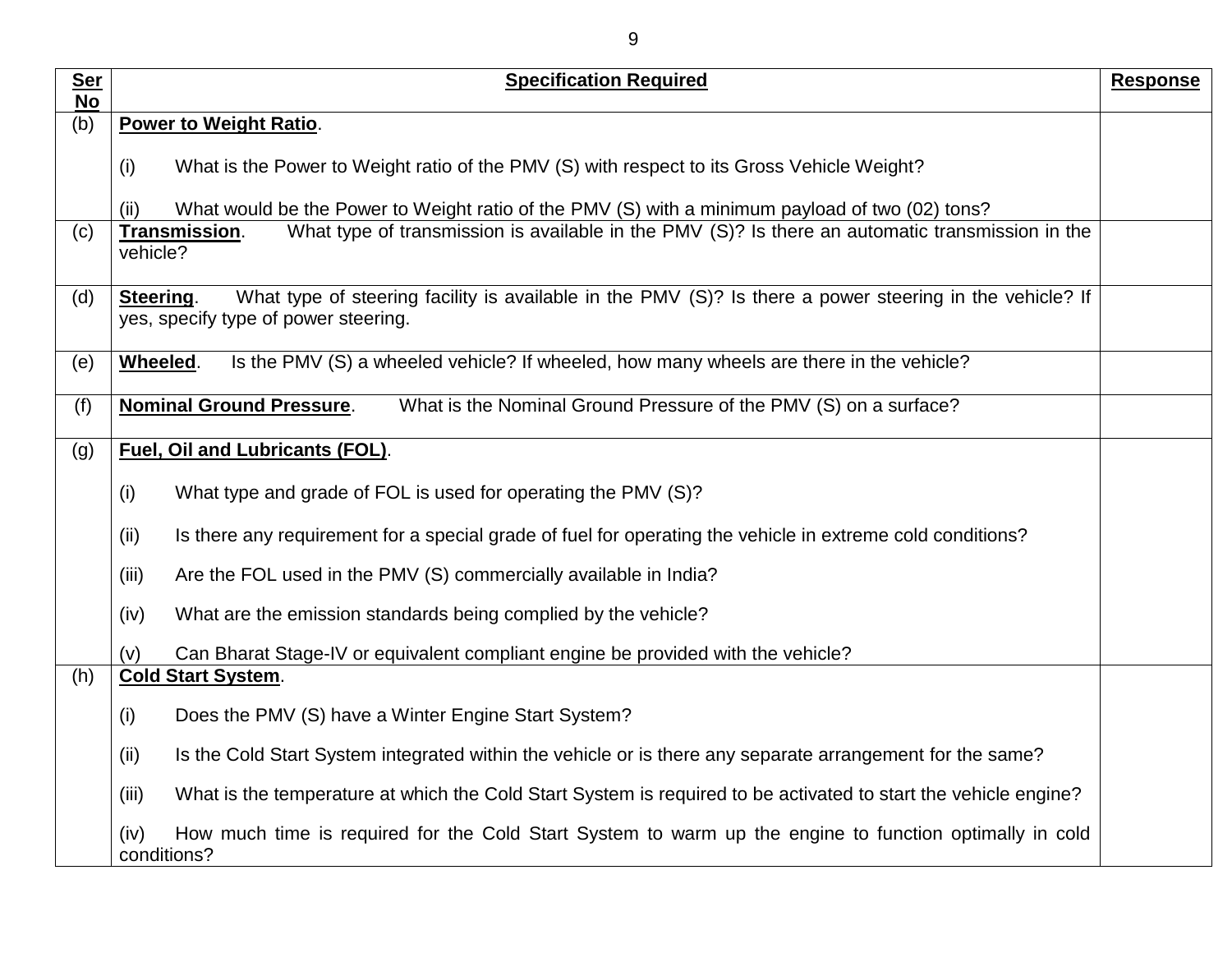| <b>Ser</b> | <b>Specification Required</b>                                                                                                                                                                                                                                              | <b>Response</b> |
|------------|----------------------------------------------------------------------------------------------------------------------------------------------------------------------------------------------------------------------------------------------------------------------------|-----------------|
| <b>No</b>  |                                                                                                                                                                                                                                                                            |                 |
| (j)        | <b>Heating, Ventilation and Air Conditioning.</b><br>Is there a Heating, Ventilation and Air Conditioning facility inbuilt in<br>the PMV (S)?                                                                                                                              |                 |
| (k)        | Has the OEM/Vendor operated the PMV (S) to verify its performance at different altitudes and temperatures? If<br>(i)<br>yes, specify the temperatures and altitudes of the locations where the vehicle has been operated and indicate the<br>range and endurance achieved? |                 |
|            | Has the vehicle been operated in high salinity areas/terrains (for e.g. coastal areas, creek areas etc.)? If yes,<br>(ii)<br>are there any special maintenance schedules required for operation in such areas?                                                             |                 |
| (1)        | What type of display (Manual/Digital) is available in the driver's console of PMV (S)?<br>Display.                                                                                                                                                                         |                 |
| (m)        | <b>Software.</b> Is there any software in the system? If yes, then answer the following:-                                                                                                                                                                                  |                 |
|            | Does the system have an Indigenous software?<br>(i)                                                                                                                                                                                                                        |                 |
|            | (ii)<br>How is the software security being assured by vendor and what are the debugging procedures?                                                                                                                                                                        |                 |
|            | What is the methodology for carrying out Quality Assurance of software?<br>(iii)                                                                                                                                                                                           |                 |
|            | Is the software upgradable? If so, will the vendor provide free software upgrades as and when available?<br>(iv)<br>Whether open paper licence is available or not?                                                                                                        |                 |
|            | Is adequate security available in the software package or is it still vulnerable to viruses and/or hacking?<br>(v)                                                                                                                                                         |                 |
|            | Can the software be restored in field in case of any fault?<br>(vi)                                                                                                                                                                                                        |                 |
| (n)        | Artificial Intelligence. Is there any artificial Intelligence incorporated in the PMV (S)? If yes, what kind of Artificial<br>Intelligence has be incorporated in the system? Give details.                                                                                |                 |
| (0)        | <b>Industry Standards.</b> Does the system complies to industry standards as under :-                                                                                                                                                                                      |                 |
|            | ISO 9001 2008/2015.<br>(i)                                                                                                                                                                                                                                                 |                 |
|            | (ii)<br>ISO 2000 for service mgt.                                                                                                                                                                                                                                          |                 |
|            | ISO 27000 for Information Security.<br>(iii)                                                                                                                                                                                                                               |                 |
|            | AS:9100 certification which is the latest international Quality Management System standard for the Aviation,<br>(iv)<br>space and Defense (AS&D) Industry, created by the IAG.                                                                                             |                 |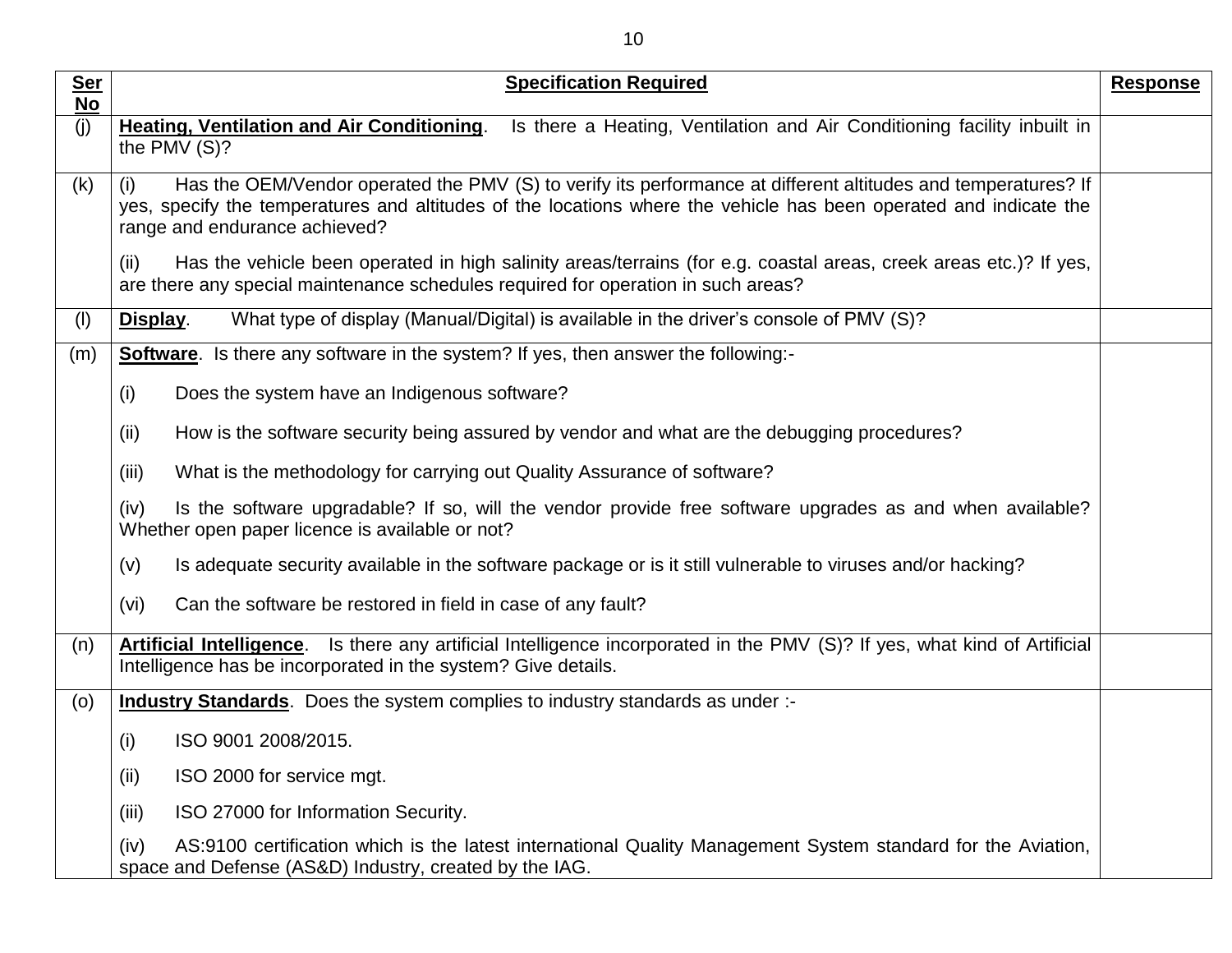11

## 3. **Maintenance and Ergonomics Aspects of the Protected Mobility Vehicle (PMV) (S)**.

| <u>Ser</u><br><b>No</b> | <b>Aspect / Parameter</b>                                                                                                                                                                                                                                                                                  | <b>Response</b> |
|-------------------------|------------------------------------------------------------------------------------------------------------------------------------------------------------------------------------------------------------------------------------------------------------------------------------------------------------|-----------------|
| (a)                     | <b>Engineering Support Package (ESP).</b>                                                                                                                                                                                                                                                                  |                 |
|                         | (i)<br>What is your MRO (Maintenance, Repair and Overhaul) philosophy? Please provide a brief on your MRO<br>philosophy, aligned to following levels of repairs (Refer Appendix B of Schedule I to Chapter II of Defence<br>Procurement Procedure (DAP 2020):-                                             |                 |
|                         | (aa) Unit (Organizational 1 (01)) Level. Repairs carried out in the Unit holding the equipment, involving<br>replacement of minor components/subassemblies, which do not require any Special Maintenance Tools<br>(SMTs).                                                                                  |                 |
|                         | Field (Organizational 2 (02) Level. Repairs by a field workshop, involving replacement of<br>(ab)<br>components/major subassemblies, which may require Special maintenance Tools (SMTs) supported by<br>diagnostics using Special Test Equipment (STEs)/Test Jigs/Built In Test Equipment (BITE) facility. |                 |
|                         | Will you be providing 'Engineering Support Package' (ESP) for lifetime sustenance of equipment for various<br>(ii)<br>echelons of repairs to include the following:-                                                                                                                                       |                 |
|                         | Special Maintenance Tools/Special Test Equipment (SMTs/STEs)/Test Jigs/Inspection Gauges.<br>(aa)                                                                                                                                                                                                          |                 |
|                         | (aaa) Special Maintenance Tools (SMTs) for maintenance and repair related tasks.                                                                                                                                                                                                                           |                 |
|                         | (aab) Special Test Equipments (STEs)/Test Jigs for diagnostics to support maintenance and repair<br>tasks.                                                                                                                                                                                                 |                 |
|                         | (aac) Inspection gauges to check serviceability standards/tolerances.                                                                                                                                                                                                                                      |                 |
|                         | Spares, to include subassemblies as well as spares for Component Level Repairs (CLR).<br>(ab)                                                                                                                                                                                                              |                 |
|                         | Technical literature to include Illustrated Spare Part List (ISPL) and manuals covering all aspects related<br>(ac)<br>to operation, maintenance, diagnostics and repairs at various echelons.                                                                                                             |                 |
|                         | Training aggregates/aids for training of operator, quality assurance and maintenance personnel.<br>(ad)                                                                                                                                                                                                    |                 |
|                         | Inspection standards to ascertain serviceability of equipment as well as its modules/comments.<br>(ae)                                                                                                                                                                                                     |                 |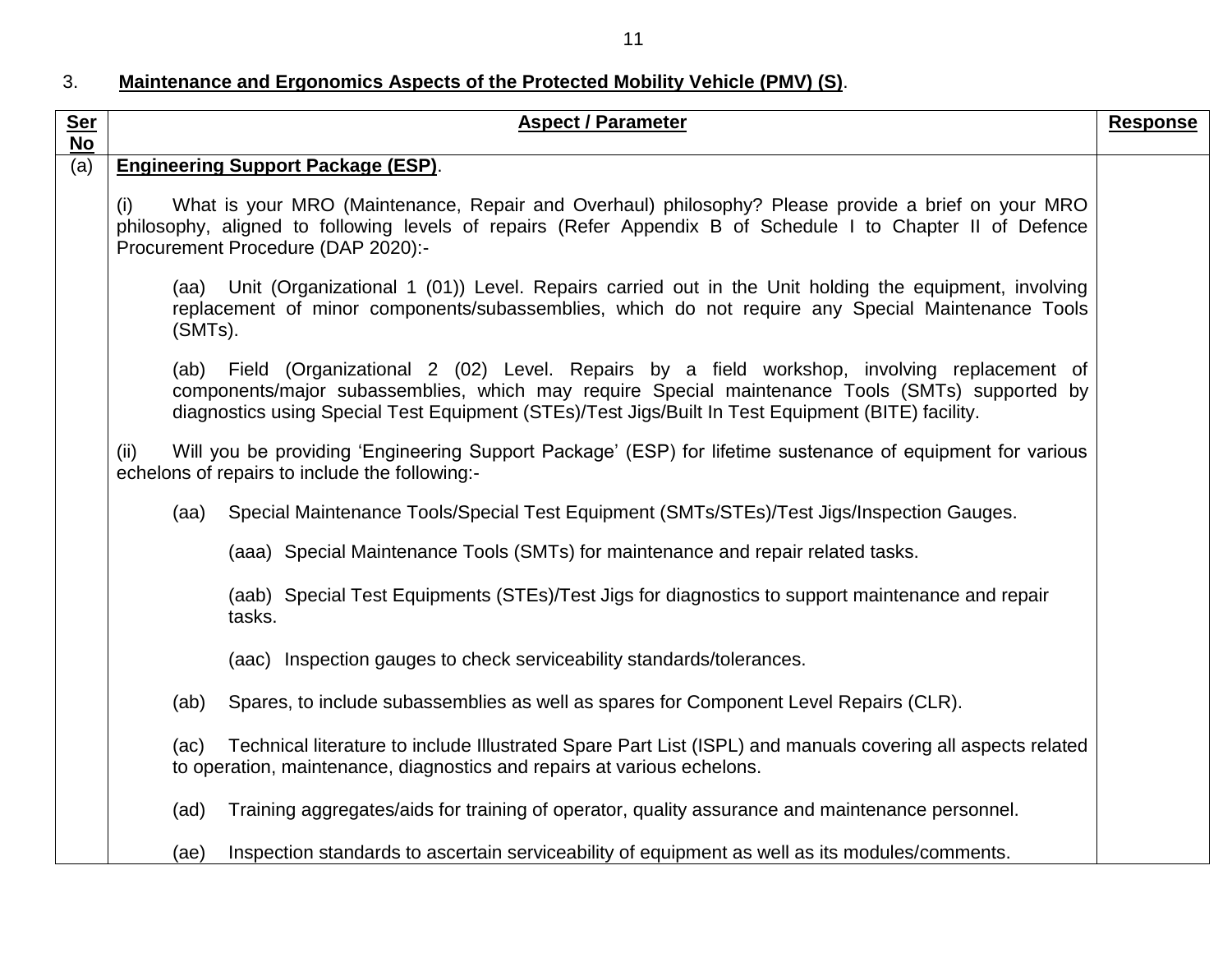| <b>Ser</b><br><b>No</b> | <b>Aspect / Parameter</b>                                                                                                                                                                                                                      | <b>Response</b> |
|-------------------------|------------------------------------------------------------------------------------------------------------------------------------------------------------------------------------------------------------------------------------------------|-----------------|
|                         | What Class of Interactive Electronic Technical Manual (IETM) will be provided by you for technical literature<br>(iii)<br>mentioned above? (if available)                                                                                      |                 |
|                         | Have you developed a class room trainer and a Computer Based Training (CBT) package for training?<br>(iv)                                                                                                                                      |                 |
|                         | Is there a requirement of periodic calibration of any Special Maintenance Tool/Special Test Equipments<br>(v)<br>(SMTs/STEs)/ Gauges? If yes, will you provide capability to undertake calibration, as part of Engineering Support<br>Package? |                 |
|                         | What is the period for which you commit the product support for sustenance of equipment in terms of supply of<br>(vi)<br>spares/AMC/calibration etc?                                                                                           |                 |
|                         | How many sub vendors are involved in manufacturing of product? Is product support from all sub vendors also<br>(vii)<br>assured for the same period, as committed by you?                                                                      |                 |
|                         | What is the engineering support package being offered?<br>(viii)                                                                                                                                                                               |                 |
|                         | Will the ESP be provided by the OEM itself or will it be outsourced from sub-vendors?<br>(ix)                                                                                                                                                  |                 |
| (b)                     | <b>Repair &amp; Maintenance.</b>                                                                                                                                                                                                               |                 |
|                         | What is the provision for repair and maintenance of PMV (S)?<br>(i)                                                                                                                                                                            |                 |
|                         | If the system is required to be routed back to the vendor for repairs, then what would be the total down time for<br>(ii)<br>such systems (including transportation to earmarked collection points)?                                           |                 |
|                         | Does the vendor have major repair and overhaul facility for major assemblies and component level repair?<br>(iii)                                                                                                                              |                 |
|                         | What is the kind of Component Level Repairs being offered by the vendor?<br>(iv)                                                                                                                                                               |                 |
|                         | What are the levels of repair? Does it have Operator Level, Field Level and Base Level Repairs? Also, specify<br>(v)<br>the scope of repairs at each level.                                                                                    |                 |
|                         | Is any major infrastructure facility required at Field level to repair/replace the components? If yes, mention the<br>(vi)<br>facilities required for the same.                                                                                |                 |
|                         |                                                                                                                                                                                                                                                |                 |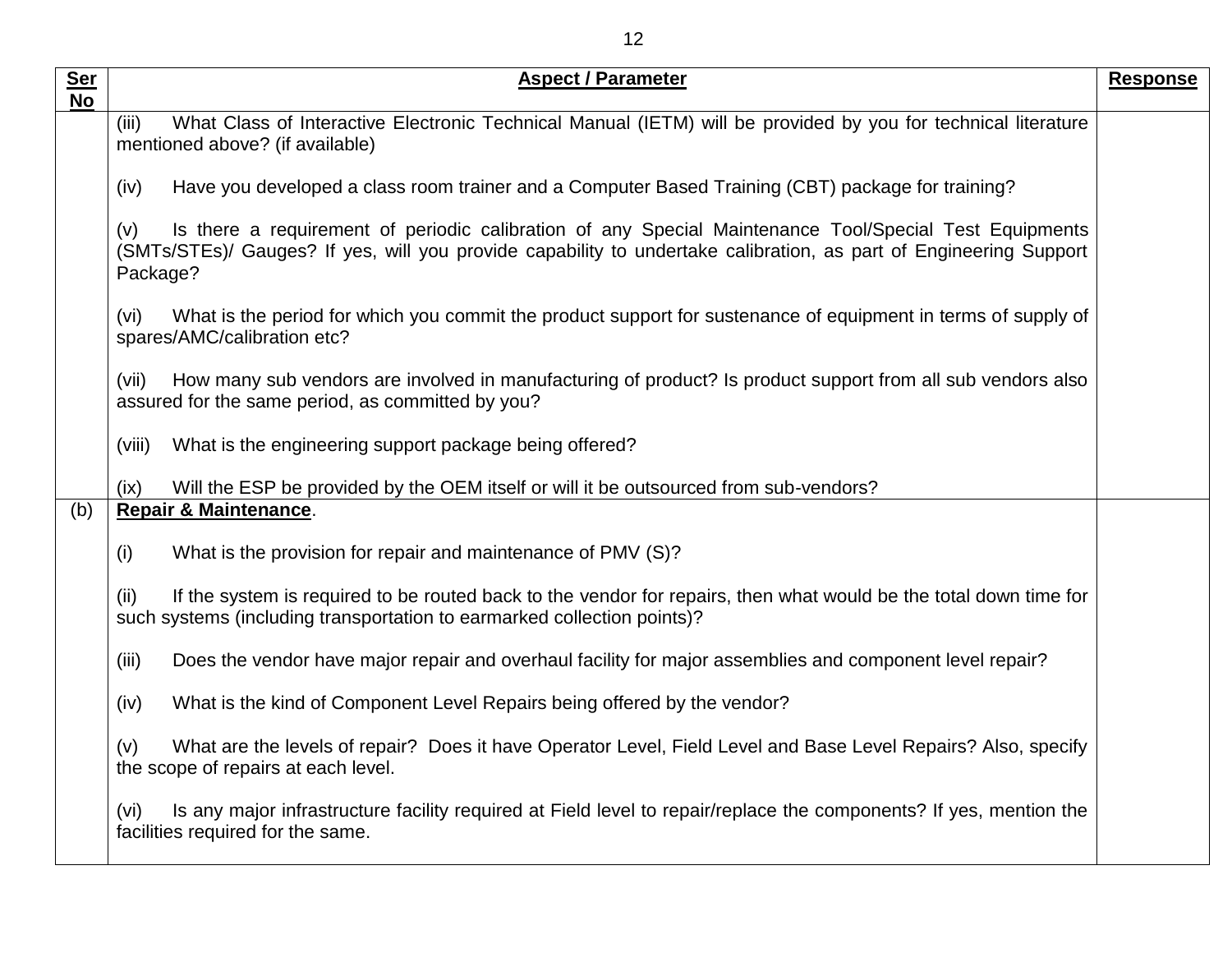| <u>Ser</u>      | <b>Aspect / Parameter</b>                                                                                                                                                                                                                                                           | <b>Response</b> |
|-----------------|-------------------------------------------------------------------------------------------------------------------------------------------------------------------------------------------------------------------------------------------------------------------------------------|-----------------|
| $\overline{No}$ |                                                                                                                                                                                                                                                                                     |                 |
|                 | Give inputs on aspect related to such as time between overhauls / repairs, life time maintenance & spares<br>(vii)<br>support, Obsolescence Management support etc.                                                                                                                 |                 |
|                 |                                                                                                                                                                                                                                                                                     |                 |
|                 | What is the repair & maintenance philosophy of the OEM to include periodicity of midlife interventions, intent<br>(viii)<br>towards establishment of maintenance hubs etc?                                                                                                          |                 |
| (c)             | <b>Equipment Specific Inputs.</b>                                                                                                                                                                                                                                                   |                 |
|                 | (i)<br>Is the equipment modular in construction to facilitate repairs in field by replacing defective module? What is the<br>Mean Time to Repair (MTTR) for repairs through replacement?                                                                                            |                 |
|                 | (ii)<br>What is Mean Time Between Failure (MTBF) for equipment and its main assemblies?                                                                                                                                                                                             |                 |
|                 | (iii)<br>What is the expected life of your equipment and main assemblies like engine, txn, gear box, axles & rotables<br>like alternator, compressor, self-starter etc. (as applicable) in terms of usage?                                                                          |                 |
|                 | Does your equipment have Built In Test Equipment (BITE) to support diagnostics and repair through modular<br>(iv)<br>replacement? If yes, what are the types of BITE facilities and up to what levels are these facilities being provided with<br>the system (module/sub-assembly)? |                 |
|                 | Does your equipment or any of its sub system have counter to display cumulative usage to facilitate usage<br>(v)<br>based preventive/periodic maintenance?                                                                                                                          |                 |
|                 | (vi)<br>Can you provide Indian origin generators and batteries with your equipment where applicable?                                                                                                                                                                                |                 |
|                 | (vii)<br>Will you be providing details of Indian equivalents of oils & lubricants used with your equipment?                                                                                                                                                                         |                 |
| (d)             | <b>Product Support.</b>                                                                                                                                                                                                                                                             |                 |
|                 | What kind of 'Product Support' will you ensure for PMV (S)? What will be the 'Time Period'?<br>(i)                                                                                                                                                                                  |                 |
|                 | What life time product support can be provided with PMV (S)?<br>(ii)                                                                                                                                                                                                                |                 |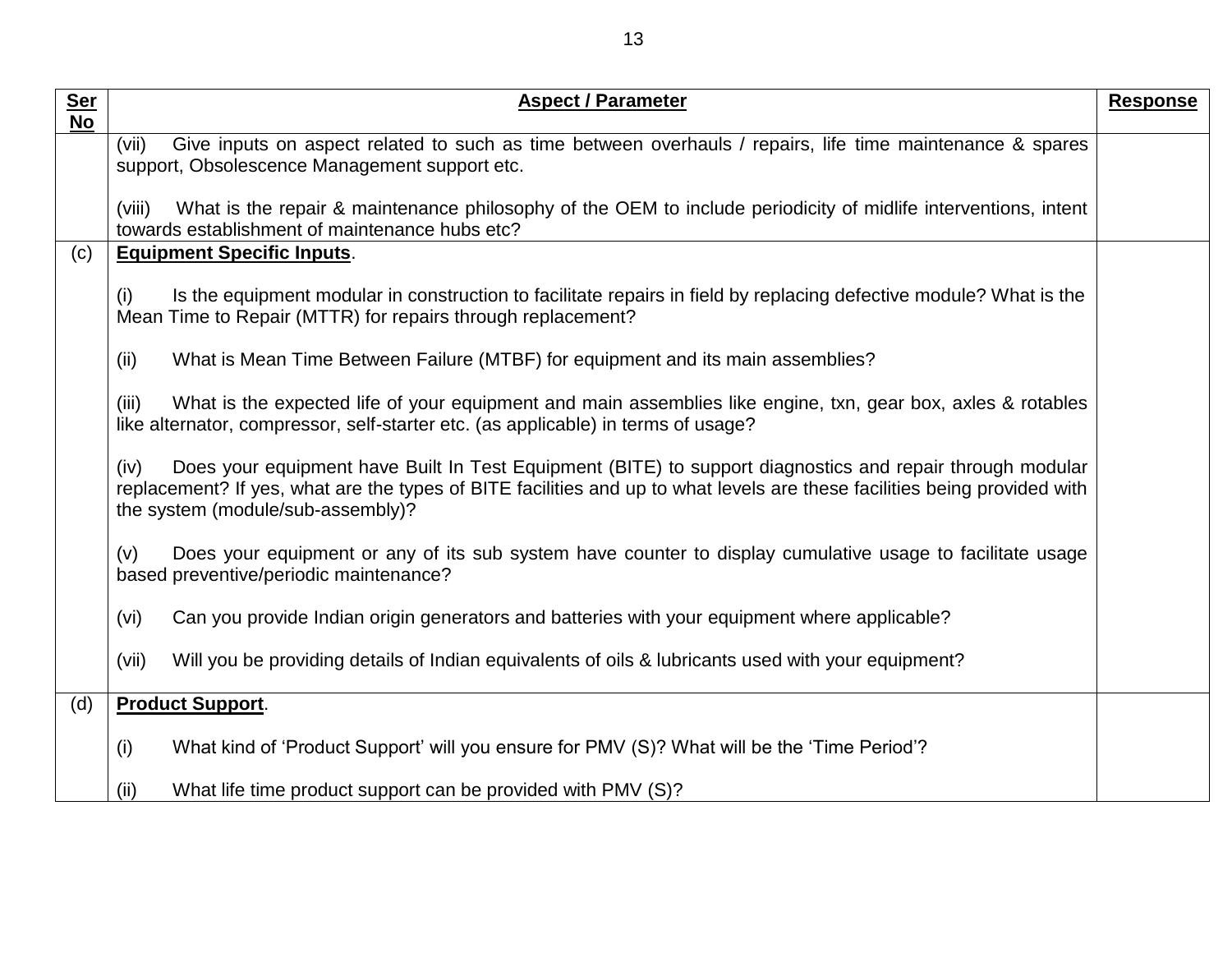| <u>Ser</u><br><b>No</b> | <b>Aspect / Parameter</b>                                                                                                                                                                                                                                                                                                                                  | <b>Response</b> |
|-------------------------|------------------------------------------------------------------------------------------------------------------------------------------------------------------------------------------------------------------------------------------------------------------------------------------------------------------------------------------------------------|-----------------|
| (e)                     | What is the likely 'Service Life' of PMV (S)?<br><b>Service Life.</b>                                                                                                                                                                                                                                                                                      |                 |
| (f)                     | What is the likely 'Shelf Life' of PMV (S)?<br><b>Shelf Life.</b>                                                                                                                                                                                                                                                                                          |                 |
| (g)                     | <b>Annual Maintenance Contract</b> . What type of AMC will be provided by the vendor for PMV (S) and for what<br>duration?                                                                                                                                                                                                                                 |                 |
| (h)                     | What are the Quality Assurance Procedures adopted by each OEM/Vendor for<br><b>Quality Assurance.</b><br>environmental and functional checks?                                                                                                                                                                                                              |                 |
| (j)                     | What is the warranty being offered on the PMV (S)?<br><b>Warranty.</b>                                                                                                                                                                                                                                                                                     |                 |
| (k)                     | <b>Anti-Corrosion Measures.</b><br>What anti-corrosion/anti-rust measures (e.g anti-corrosion paint)<br>have been<br>incorporated in the PMV (S) for protection during employment in high salinity/high humidity conditions?                                                                                                                               |                 |
| (1)                     | Spares.<br>Give details of vendors, sub vendors especially those with establishments in India as also readiness/Lead time<br>(i)<br>towards spares provisioning.<br>(ii)<br>What should be the philosophy for management of repairs and spares post contract?                                                                                              |                 |
|                         | Does the OEM / vendor has base overhaul facilities and availability of Infrastructure for the same in India?<br>(iii)<br><b>Product Support for Codification.</b>                                                                                                                                                                                          |                 |
| (m)                     | (i)<br>Is the system / equipment codified? If yes, give details?<br>(ii)<br>Vendor / OEM has to give acceptance to either provide existing NATO Stock Number (NSNs) of the OEM or<br>codify the items supplied under the contract as per part list (including MRLS) in consultation with the MoD/Directorate<br>of Standardisation in a time bound manner. |                 |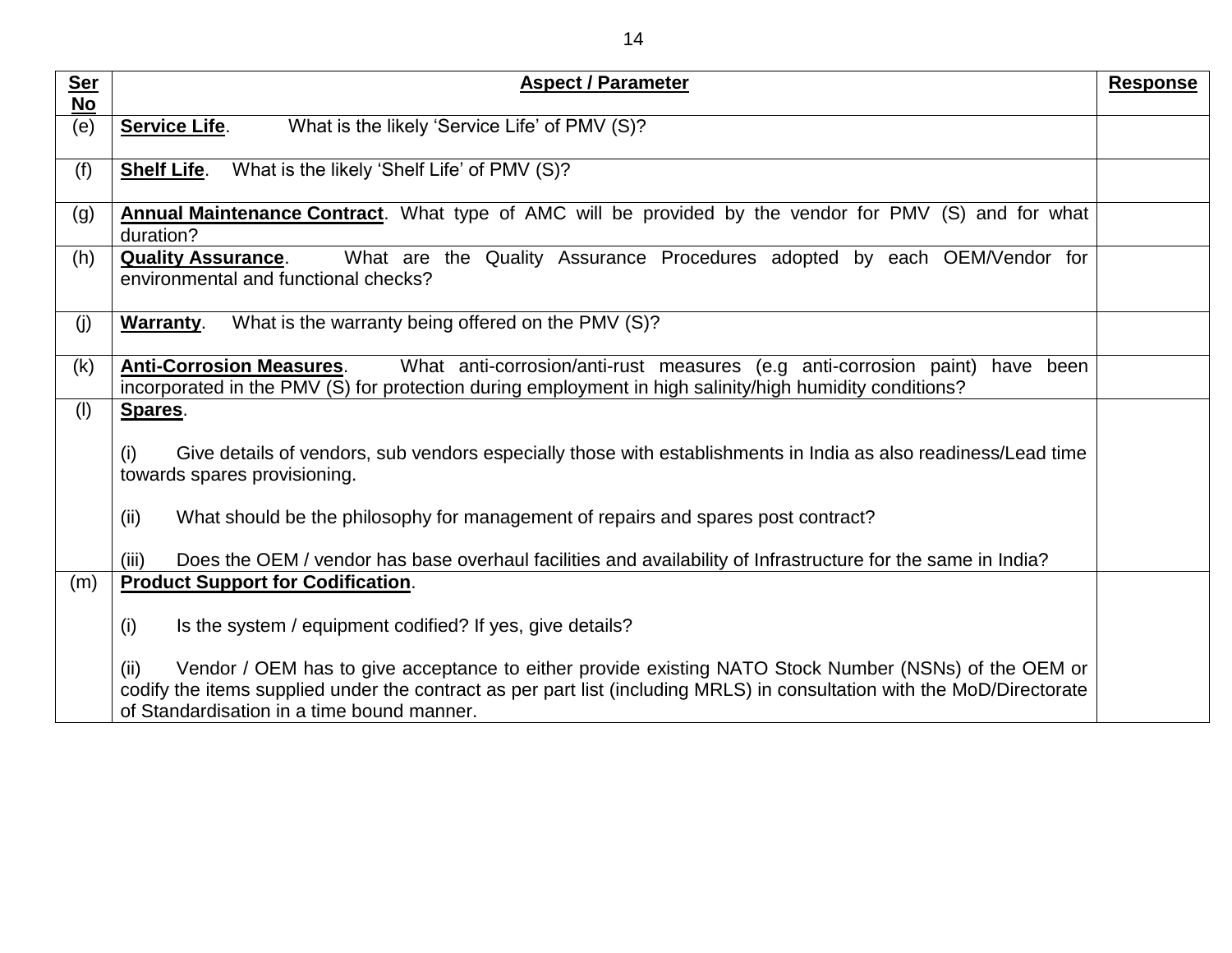### 4. **Training Aspects of the Protected Mobility Vehicle (PMV) (S)**.

| <b>Ser</b><br><b>No</b> | <b>Aspect / Parameter</b>                                                                                                                                                                   | <b>Response</b> |
|-------------------------|---------------------------------------------------------------------------------------------------------------------------------------------------------------------------------------------|-----------------|
| (a)                     | What are the training facilities available at the OEM/Vendor premises to conduct training of the Crew, Maintenance and<br>DGQA personnel?                                                   |                 |
| (b)                     | How will the vendor assist/facilitate conduct of training for User, DGQA and Maintenance personnel in India and for<br>what duration?                                                       |                 |
| (c)                     | Is there any skill set desired for the trainee?                                                                                                                                             |                 |
| (d)                     | Is there any need for a special infrastructure required for the training? Confirm whether Simulators/Training Aids for the<br>equipment are available and can be provided by the vendor.    |                 |
| (e)                     | Will the vendor be able to provide Computer Based Training packages, soft copies of User Handbook and Training<br>Manuals and IETMs for the training and what are the likely costs of each? |                 |
| (f)                     | What type of user and technical description manuals likely to be provided and what are the likely costs of each?                                                                            |                 |

### 5. **Commercial Aspects of the Protected Mobility Vehicle (PMV) (S)**.

| <b>Ser</b><br><b>No</b> | <b>Aspect / Parameter</b>                                                                                                                                                                               | <b>Response</b> |
|-------------------------|---------------------------------------------------------------------------------------------------------------------------------------------------------------------------------------------------------|-----------------|
| (a)                     | Is the vendor an OEM for the vehicle? If no, then does a MoU for licensed production exist between the OEM and the<br>Indian vendor?                                                                    |                 |
| (b)                     | <b>Indigenous Content.</b>                                                                                                                                                                              |                 |
|                         | Is the equipment to be provided produced indigenously by the vendor?<br>(i)                                                                                                                             |                 |
|                         | If yes, does this product meet the requirement of minimum 50% indigenous content on cost basis?<br>(ii)                                                                                                 |                 |
|                         | (iii)<br>Is the equipment Indigenously Designed, Developed and Manufactured (IDDM) by the vendor?                                                                                                       |                 |
|                         | Does the vendor hold IPR/patent for the sub systems of the PMV (S)?<br>(iv)                                                                                                                             |                 |
| (c)                     | Cost of Protected Mobility Vehicle (PMV) (S).                                                                                                                                                           |                 |
|                         | What is the indicative price of one PMV (S) being offered (price in INR)? Also give breakdown of cost in parts and<br>$\left( 1\right)$<br>also include taxes and custom duties (if applicable).        |                 |
|                         | What is the indicative price of each major component and accessories of the PMV (S) being offered (price in<br>(ii)<br>INR)? Mention the indicative prices separately for each component and accessory. |                 |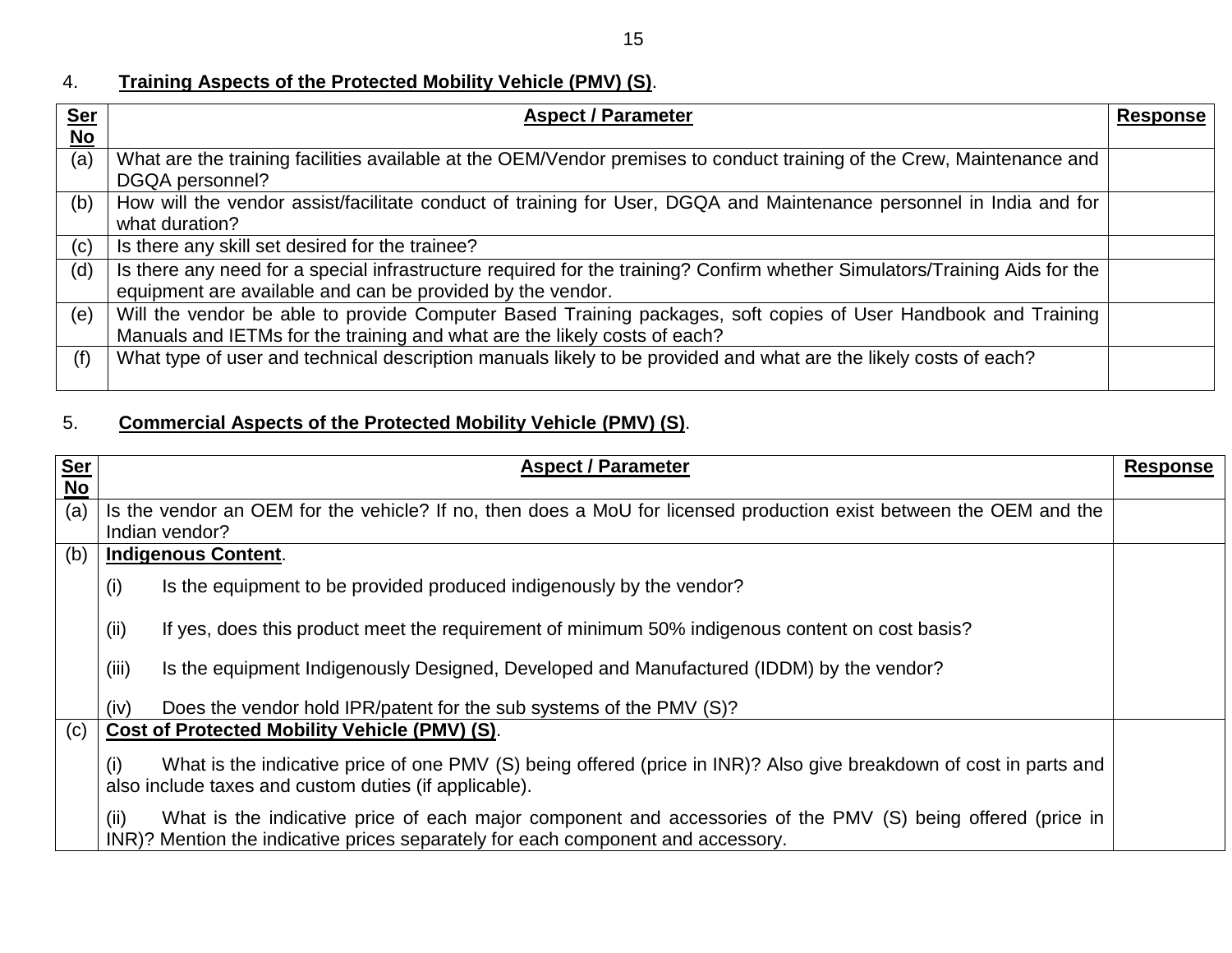| <u>Ser</u> | <b>Aspect / Parameter</b>                                                                                                                                                                                                                                                                                                                              | <b>Response</b> |
|------------|--------------------------------------------------------------------------------------------------------------------------------------------------------------------------------------------------------------------------------------------------------------------------------------------------------------------------------------------------------|-----------------|
| $No$       |                                                                                                                                                                                                                                                                                                                                                        |                 |
| (d)        | What would be the tentative cost for the Engineering Support Package being offered by the<br>Cost of ESP.<br>OEM/Vendor?                                                                                                                                                                                                                               |                 |
| (e)        | What would be the tentative cost of AMC being offered by the OEM/Vendor?<br>Cost of AMC.                                                                                                                                                                                                                                                               |                 |
| (f)        | <b>Cost of Training.</b> What would be tentative cost of Training on the equipment?                                                                                                                                                                                                                                                                    |                 |
| (g)        | What in the preferred categorization for supply of this equipment to Indian Army? Refer guidelines for<br><b>Categorisation.</b><br>training criteria for vendor selection / prequalification in Buy (Indian-IDDM), Buy (Indian) and Buy & Make (Indian) cases<br>given at Annexure IV to Appendix 'A' of DAP-2020. Also refer Appendix B to this RFI. |                 |
| (h)        | <b>Quantity</b> . How many PMV (S) that can be delivered by OEMs/vendors within 12 months from the date of signing of<br>contract and thereafter every 12 months? Specify clearly in the response.                                                                                                                                                     |                 |
| (i)        | <b>Transfer of Technology (ToT).</b>                                                                                                                                                                                                                                                                                                                   |                 |
|            | (i)<br>Is the OEM/vendor willing to provide ToT alongwith critical technologies (depth and range to be quantified)?                                                                                                                                                                                                                                    |                 |
|            | (ii)<br>What is the minimum quantity required to be procured for the OEM/vendor to offer ToT?                                                                                                                                                                                                                                                          |                 |
|            | (iii)<br>If ToT offered, what is the time frame and other qualifying terms and conditions for implementation of ToT?                                                                                                                                                                                                                                   |                 |
|            | (iv)<br>Are there any Production Agencies in India with which there is an existing/finalized tie-up by a foreign vendor for<br>ToT?                                                                                                                                                                                                                    |                 |

# 6. **Miscellaneous Aspects of the Protected Mobility Vehicle (PMV) (S)**.

| Ser<br>No | <b>Aspect / Parameter</b>                                                                                                                                              | <u>Response</u> |
|-----------|------------------------------------------------------------------------------------------------------------------------------------------------------------------------|-----------------|
| (a)       | Is the prototype readily available or has to be designed / manufactured? If available, please provide complete<br>operational and technical specification of the same. |                 |
| (b)       | What will be the time penalty for the mandatory and other features sought by the Indian Army to be incorporated in your<br>equipment?                                  |                 |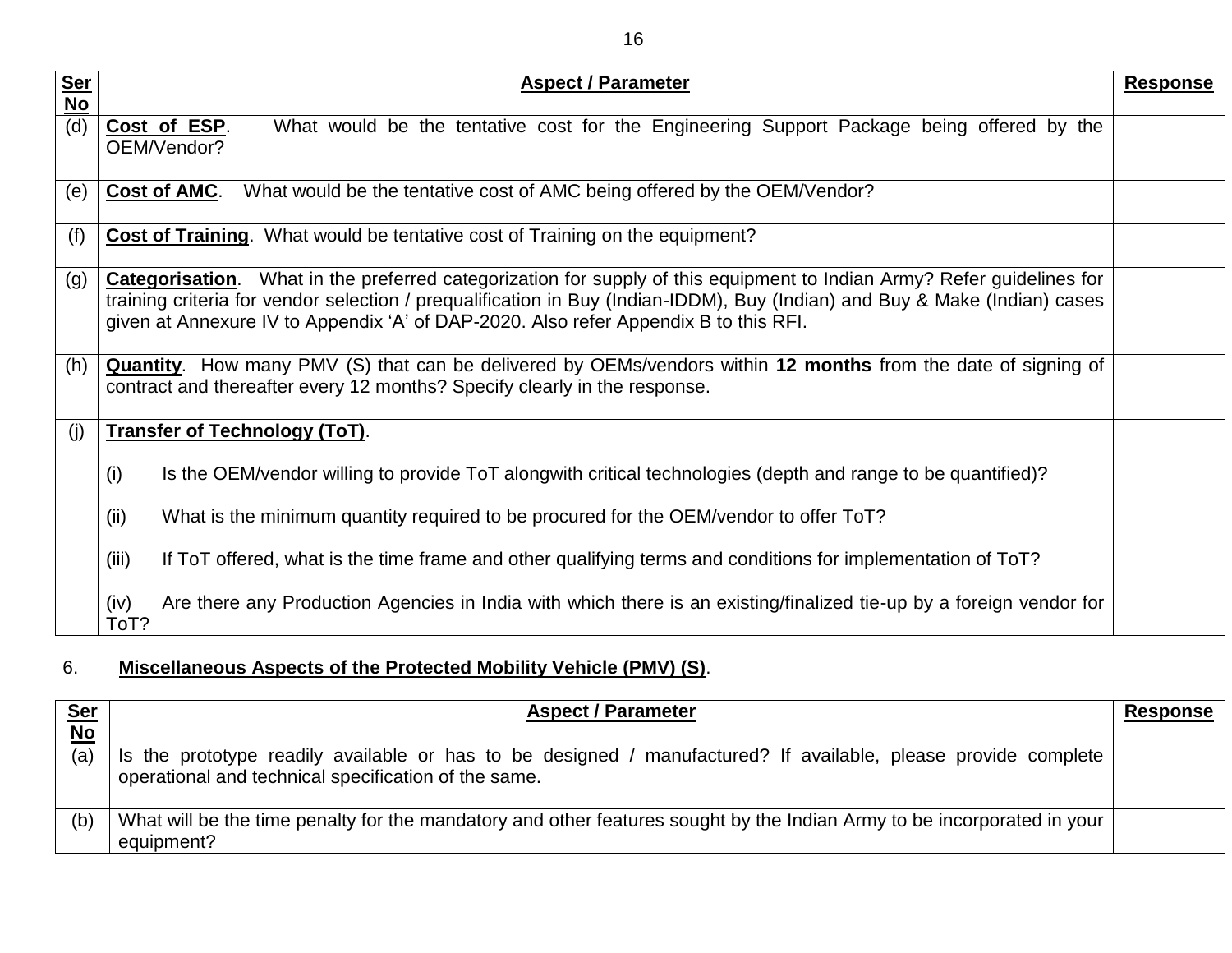| <b>Ser</b><br><b>No</b> | <b>Aspect / Parameter</b>                                                                                                                                                                                                                                                                                                                          |  |  |
|-------------------------|----------------------------------------------------------------------------------------------------------------------------------------------------------------------------------------------------------------------------------------------------------------------------------------------------------------------------------------------------|--|--|
| (c)                     | If the equipment is to be fielded within 06 months/09 months, what level of technology (or type of prototype) would be<br>made available?                                                                                                                                                                                                          |  |  |
| (d)                     | What is the likely time period required by the vendor to field the prototypes for trials post issue of RFP? This date<br>should factor in time for clearance, transportation etc.                                                                                                                                                                  |  |  |
| (e)                     | Is the OEM/Vendor willing to participate in trials as per DAP-2020 in India on 'NCNC' basis?                                                                                                                                                                                                                                                       |  |  |
| (f)                     | What maximum equipment quantity can be made available in India for trial on 'NCNC' basis?                                                                                                                                                                                                                                                          |  |  |
| (g)                     | What is the suitability of vehicle for deployment in various types of terrain in India? Specify separately for deserts,<br>plains, mountainous, high altitude area and marshy terrains.                                                                                                                                                            |  |  |
| (h)                     | What is the likely time and clearances required for import of equipment for trials in India post receipt of End User<br>Certificate (EUC)?                                                                                                                                                                                                         |  |  |
| (j)                     | Will the OEM/vendor provide adequate crew for operating the vehicle during the NCNC trials?                                                                                                                                                                                                                                                        |  |  |
| (k)                     | What all certificates from accredited laboratories can be provided by the OEM/vendor to substantiate the claims for<br>Operational<br>Parameters<br><b>Broad</b><br>and<br><b>Technical</b><br><b>Parameters</b><br>meeting<br>the<br>given<br>at<br>as<br>Part I of the RFI? Specify separately for each parameter and attach copies of the same. |  |  |
| (1)                     | For Trials.<br>What are the parameters which should be accepted on following :-                                                                                                                                                                                                                                                                    |  |  |
|                         | (i)<br>Vendor certification.                                                                                                                                                                                                                                                                                                                       |  |  |
|                         | Certification by accredited labs. Give out parameters under each subhead.<br>(ii)                                                                                                                                                                                                                                                                  |  |  |
|                         | Trials by simulation.<br>(iii)                                                                                                                                                                                                                                                                                                                     |  |  |
| (m)                     | What kind/type of Fire Fighting System is provided for Engine Compartment, Driver and<br><b>Fire Fighting System.</b>                                                                                                                                                                                                                              |  |  |
|                         | Co-Driver, Stick (crew) Compartment for Save Own Souls (SoS) and to extinguish outside fire?                                                                                                                                                                                                                                                       |  |  |
| (n)                     | Is the vendor capable of delivery at Buyer premises?                                                                                                                                                                                                                                                                                               |  |  |
| (o)                     | How long (in days/ months) will the vendor take to deposit the equipment for trails on intimation by the buyer post<br>successful clearance of TEC".                                                                                                                                                                                               |  |  |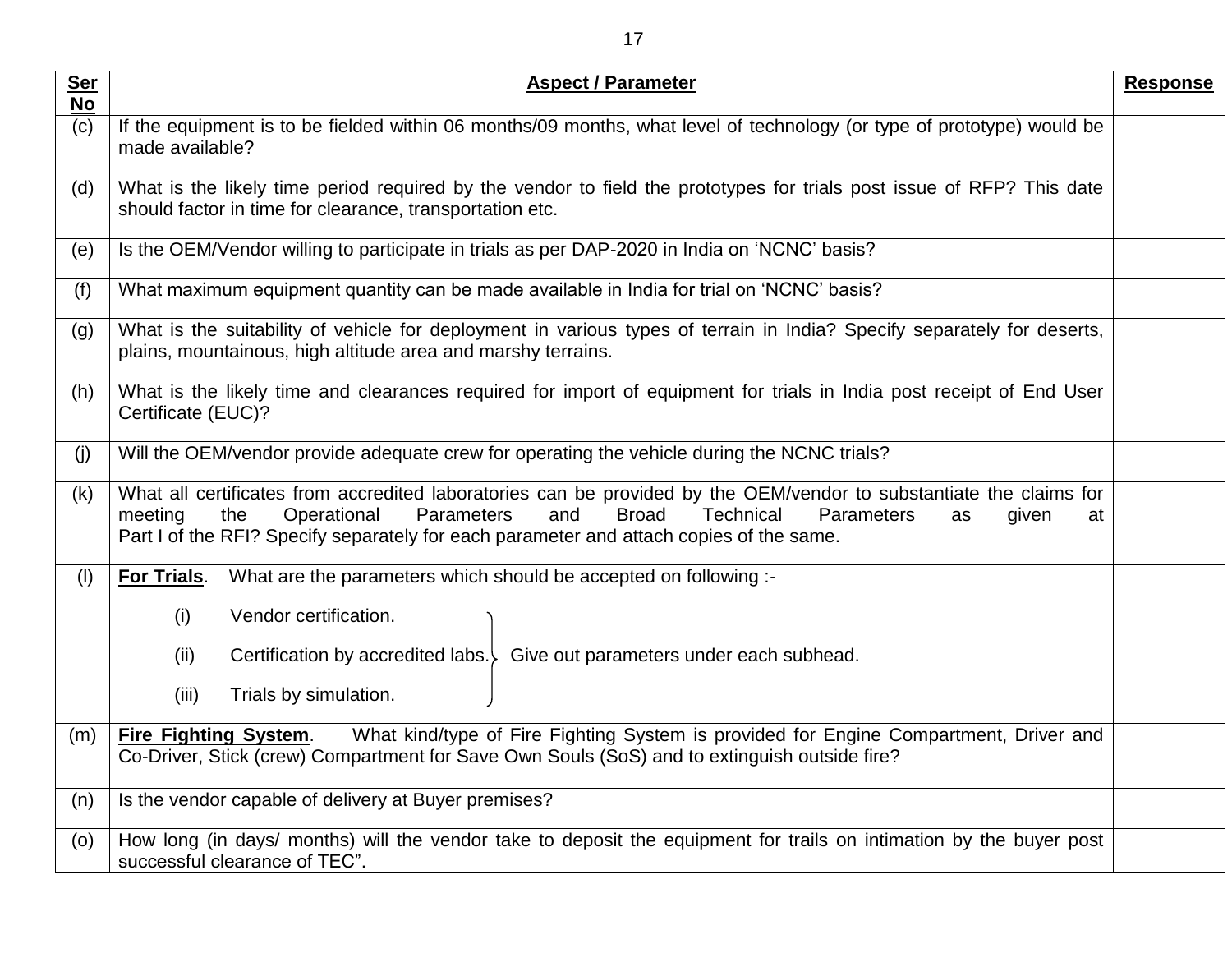#### **CRITERIA FOR VENDOR SELECTION / PREQUALIFICATION**

1. Is the applicant Entity an Indian Company Act 2013?

2. Has the Applicant Entity of any of its allied entities ever been banned or suspended by MoD /SHQ of any Government Department of Organisation? Details of vigilance action viz ongoing investigations by any Department/agency of Central Government may be provided.

3. Is the Applicant Entity a Manufacturing Entity or System Integrator or a Trading Company?

4. Does your Company have any previous experience/expertise in this field? Specify the field of expertise/ experience of your company and duration of experience in years.

- 5. Specify the turnover and net worth of your Company in the last three (03) years.
- 6. Is your Company under insolvency resolution as per Indian Bankruptcy Code?
- 7. What is the Credit Rating of your Company equivalent to CRISIL rating?
- 8. Does your Company qualify under Start Up or MSME Category?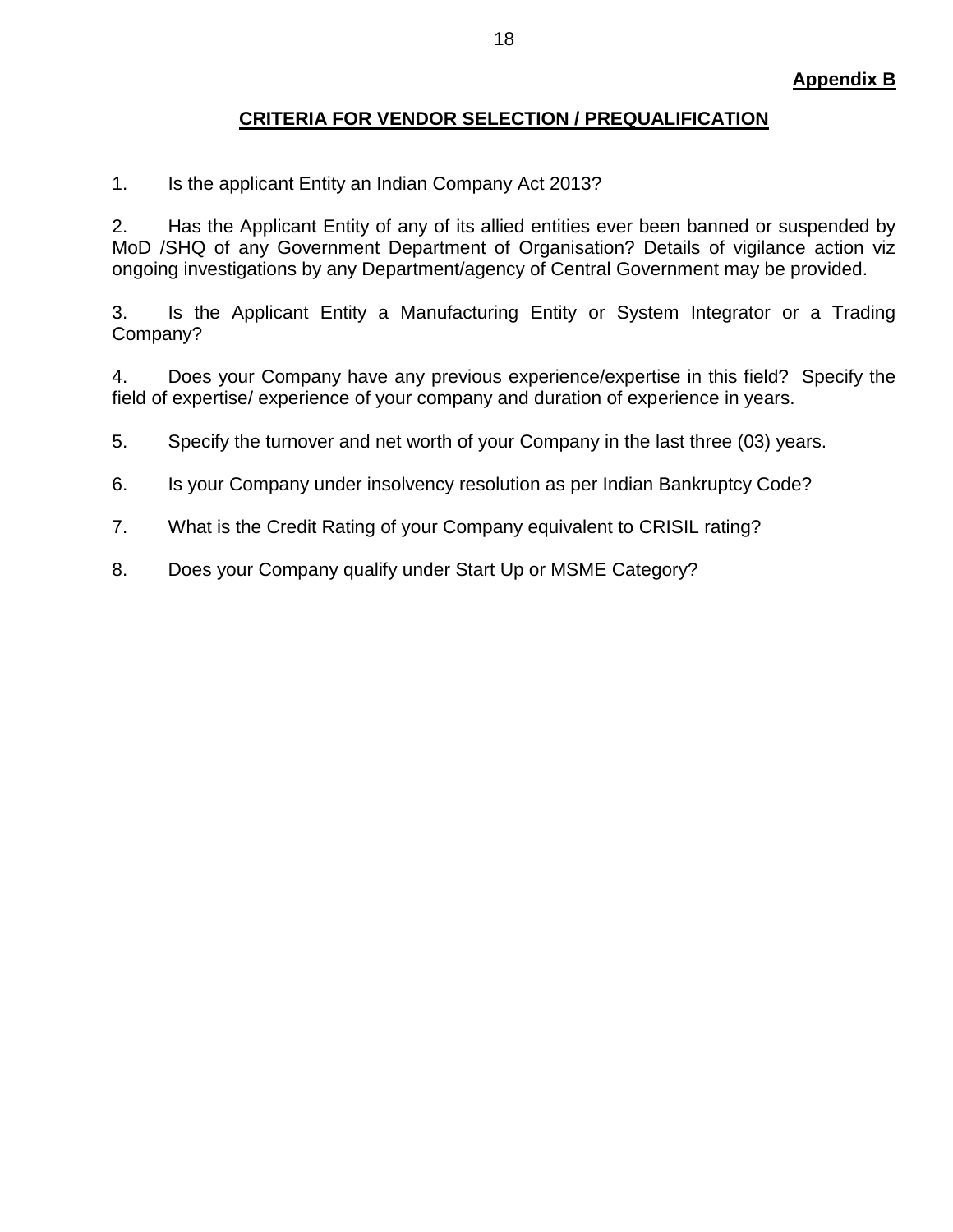## **INFORMATION PROFORMA (INDIAN VENDORS)** 1. **Name of the Vendor/Company/Firm**.

(Company profile including Share Holding pattern, in brief, to be attached)

#### 2. **Type (Tick the relevant category)**.

Original Equipment Manufacturer (OEM) Yes/No Authorised Vendor of foreign OEM Yes/No (attach details, if yes) Others (give specific details)

## 3. **Contact Details**.

#### **Postal Address:**

| Country: ___________________ Pin / Zip Code: ___________________________________ |
|----------------------------------------------------------------------------------|
|                                                                                  |
| URL/Web Site: ________                                                           |
| Email:                                                                           |
| 4. Local Branch/ Liaison Office / Authorized Representatives in India (if        |
| <u>any).</u>                                                                     |
|                                                                                  |
|                                                                                  |
| Pin code _________ Tele: ________________ Fax: _________________________________ |
|                                                                                  |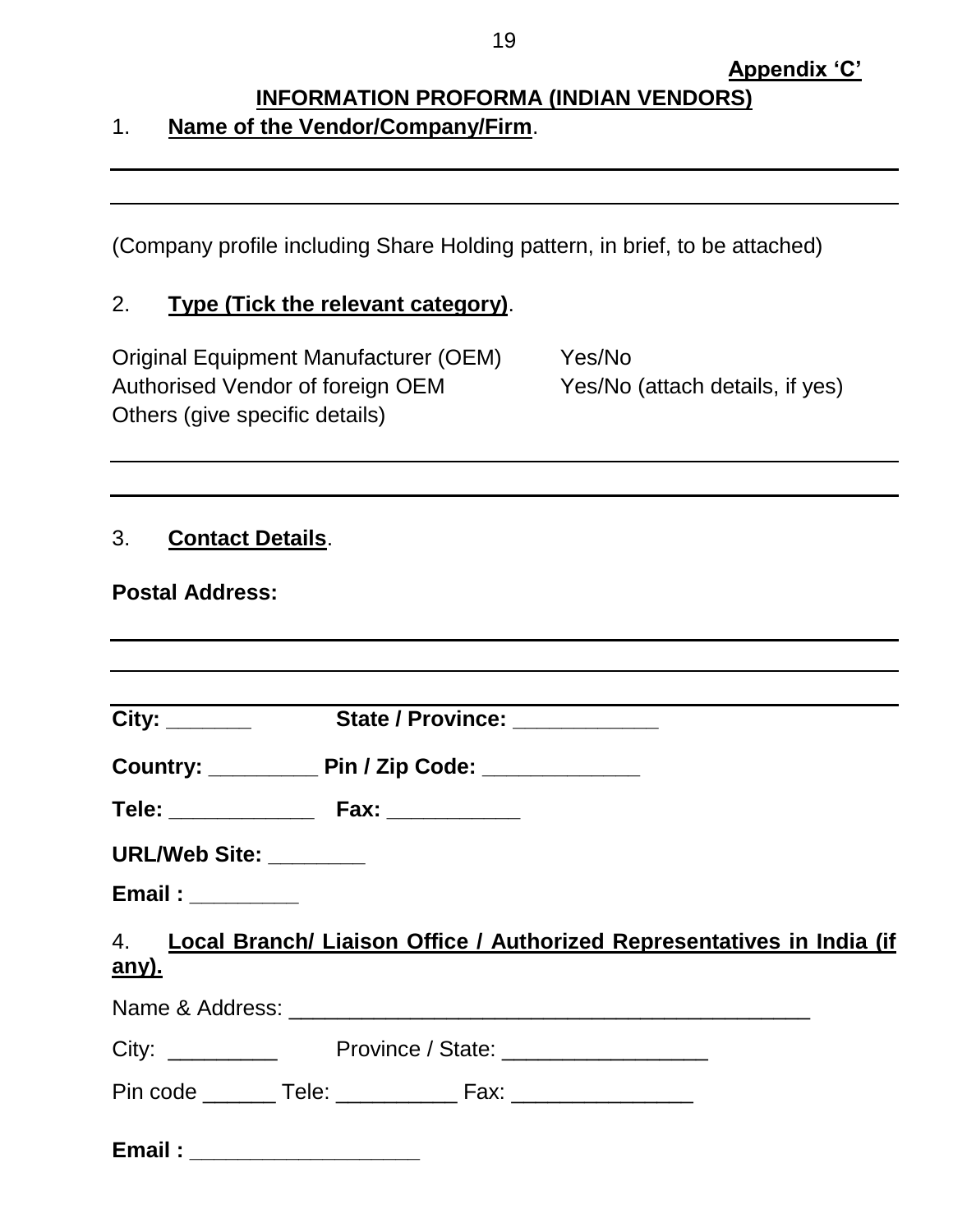## 5. **Financial Details**.

(a) Category of Industry (Large/Medium/Small Scale) : \_\_\_\_\_\_\_\_

- (b) Annual turnover :  $\frac{1}{2}$  (in INR)
- (c) Number of employees in firm :

(d) Details of manufacturing infrastructure available: \_\_\_\_\_\_\_\_\_\_\_\_\_\_

(e) Earlier contracts with Indian Ministry of Defence/ Government agencies :

| <b>Contract Number</b> | <b>Equipment</b> | Quantity | Cost |
|------------------------|------------------|----------|------|
|                        |                  |          |      |
|                        |                  |          |      |

### 6. **Certification by Quality Assurance Organization**.

| Name of<br><b>Agency</b> | <b>Certification</b> | <b>Applicable from</b><br>(Date & Year) | Valid till (Date &<br>Year) |
|--------------------------|----------------------|-----------------------------------------|-----------------------------|
|                          |                      |                                         |                             |
|                          |                      |                                         |                             |
|                          |                      |                                         |                             |

### 7. **Details of Registration**.

| <b>Agency</b>               | <b>Registration No</b> | <b>Validity</b><br>(Date) | <b>Equipment</b> |
|-----------------------------|------------------------|---------------------------|------------------|
| GeM                         |                        |                           |                  |
| DGQA/DGAQA                  |                        |                           |                  |
| <b>OFB</b>                  |                        |                           |                  |
| <b>DRDO</b>                 |                        |                           |                  |
| Any other Government Agency |                        |                           |                  |

## 8. **Membership of FICCI/ASSOCHAM/CII or other Industrial Association**.

#### **Name of Organization Membership Number**

## 9. **Equipment/ Product Profile (to be submitted for each product separately)**.

(a) Name of Product : \_\_\_\_\_\_\_\_\_\_\_\_\_\_\_\_\_\_\_\_\_\_\_\_\_\_\_\_\_\_\_\_\_\_

(IDDM Capability be indicated against the product) (Should be given category wise)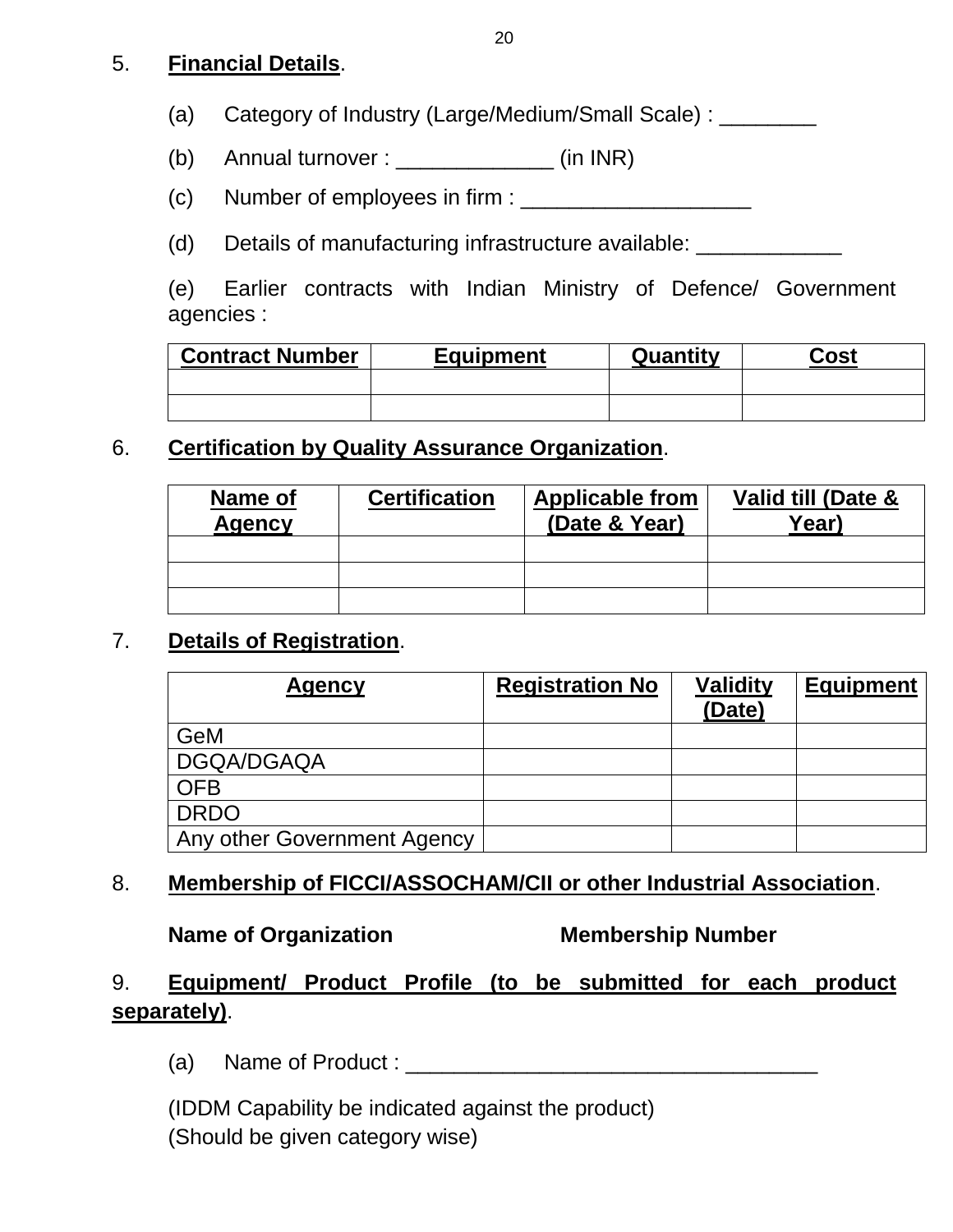(b) Description (attach technical literature) :-

(c) Whether OEM or Integrator :  $\frac{1}{\sqrt{1-\frac{1}{2}}\sqrt{1-\frac{1}{2}}\sqrt{1-\frac{1}{2}}\sqrt{1-\frac{1}{2}}\sqrt{1-\frac{1}{2}}\sqrt{1-\frac{1}{2}}\sqrt{1-\frac{1}{2}}\sqrt{1-\frac{1}{2}}\sqrt{1-\frac{1}{2}}\sqrt{1-\frac{1}{2}}\sqrt{1-\frac{1}{2}}\sqrt{1-\frac{1}{2}}\sqrt{1-\frac{1}{2}}\sqrt{1-\frac{1}{2}}\sqrt{1-\frac{1}{2}}\sqrt{1-\frac{1}{2}}\sqrt{1-\frac{$ 

(d) Name and address of Foreign collaborator (if any) : \_\_\_\_\_\_

(e) Industrial Licence Number : \_\_\_\_\_\_\_\_\_\_\_\_\_\_\_\_\_\_\_

\_\_\_\_\_\_\_\_\_\_\_\_\_\_\_\_\_\_\_\_\_\_\_\_\_\_\_\_\_\_\_\_

(Specifically mention the items for which DIL has been accorded)

(f) If Industrial Licence for the production of the equipment not held, has the vendor applied for the same? If yes, specify the details of the application and when is it likely to be granted?

 $(q)$  Indigenous component of the product (in percentage)  $\sqrt{q}$ 

(h) Details of Foreign Exchange (FE) content (in percentage)

(j) Status (in service/design development state): \_\_\_\_\_\_\_\_\_\_. If the equipment is in design & development state, how much time will the vendor take to start production?

(k) What are the applicable key technologies and materials required for manufacturing of the equipment / system / platform and the extent of their availability or accessibility in case they are not available in India?

(l) What are the critical technologies which the vendor has taken from their global partners, if any? Details of the foreign partner may please be specified.

(m) Does the vendor have the capability to design, development, manufacture, test and integrate the system?

(n) Is the complete set of the design and production drawing and source code for all software applications/program of the equipment available with the vendor? If yes, can they be produced for verification as and when required?

(o) Production capacity per annum: \_\_\_\_\_\_\_\_\_\_\_\_\_\_\_\_\_\_\_\_\_. Is the production capability likely to increase?

(p) In case the equipment is to be produced/integrated indigenously, how much time will the vendor take to start production?

(q) What is the recommended 'Delivery Schedule' for Protected Mobility Vehicle (PMV) (S)?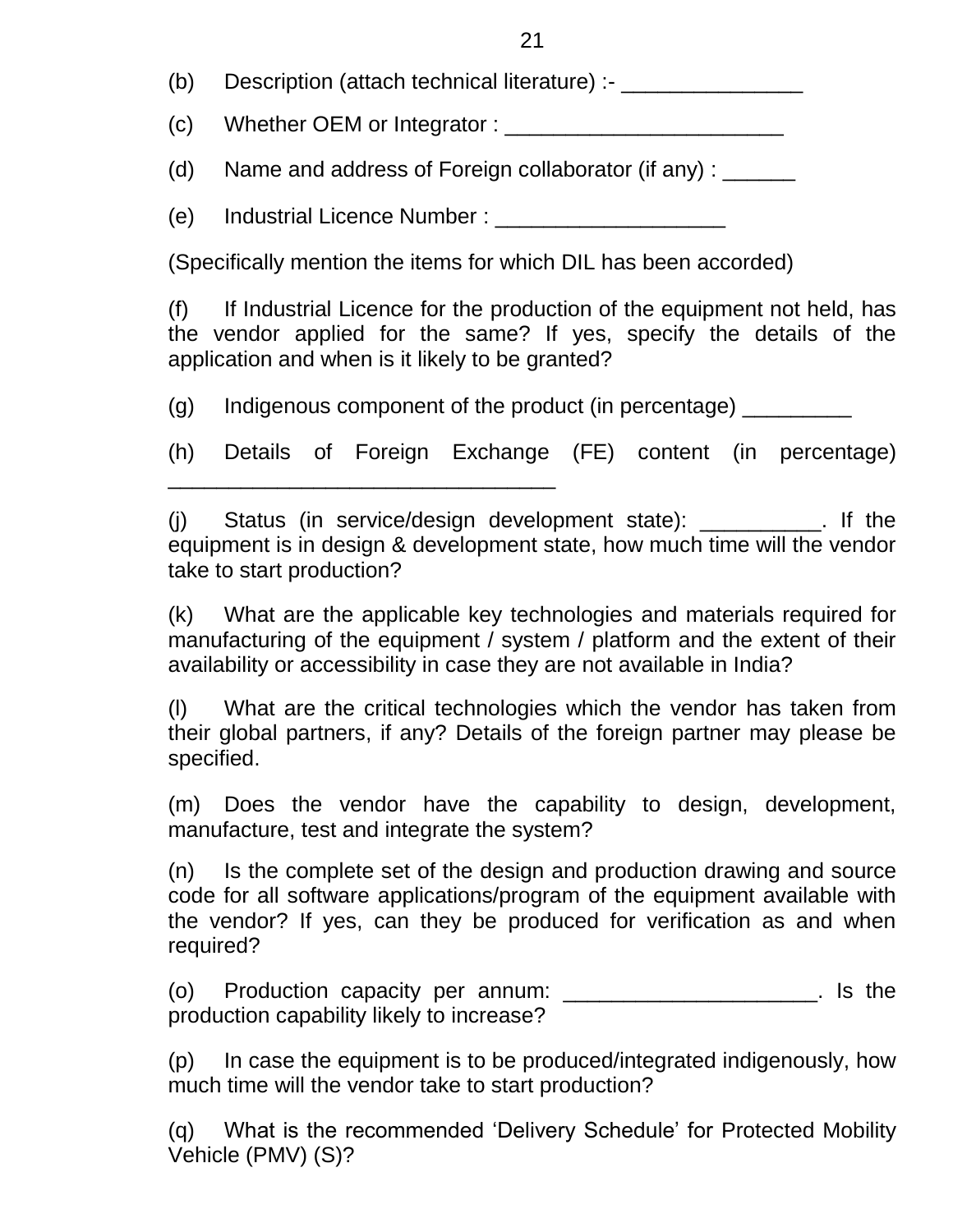(r) Countries/ agencies where equipment supplied earlier (give details of quantity supplied):

(s) Estimated price of the equipment, including cost wise break up of components.

\_\_\_\_\_\_\_\_\_\_\_\_\_\_\_\_\_\_\_\_\_\_\_\_\_\_\_\_\_\_\_\_\_\_\_\_\_\_\_\_\_\_\_\_\_\_\_\_\_\_\_\_\_\_\_

10. Alternative for meeting the objectives of the equipment set forth in the RFI.

11. What INCOTERMS 2020 are suitable / preferred by the vendor and for what reasons?

12. In view of the vendor, what should be the preferred categorization (as per Chapter I of DAP-2020) for the procurement of the product by Indian Army?

13. Any other relevant information: \_\_\_\_\_\_\_\_\_\_\_\_\_\_\_\_\_\_\_\_\_\_\_\_\_\_

14. **Declaration**. It is certified that the above information is true and any changes will be intimated at the earliest.

(Authorised Signatory)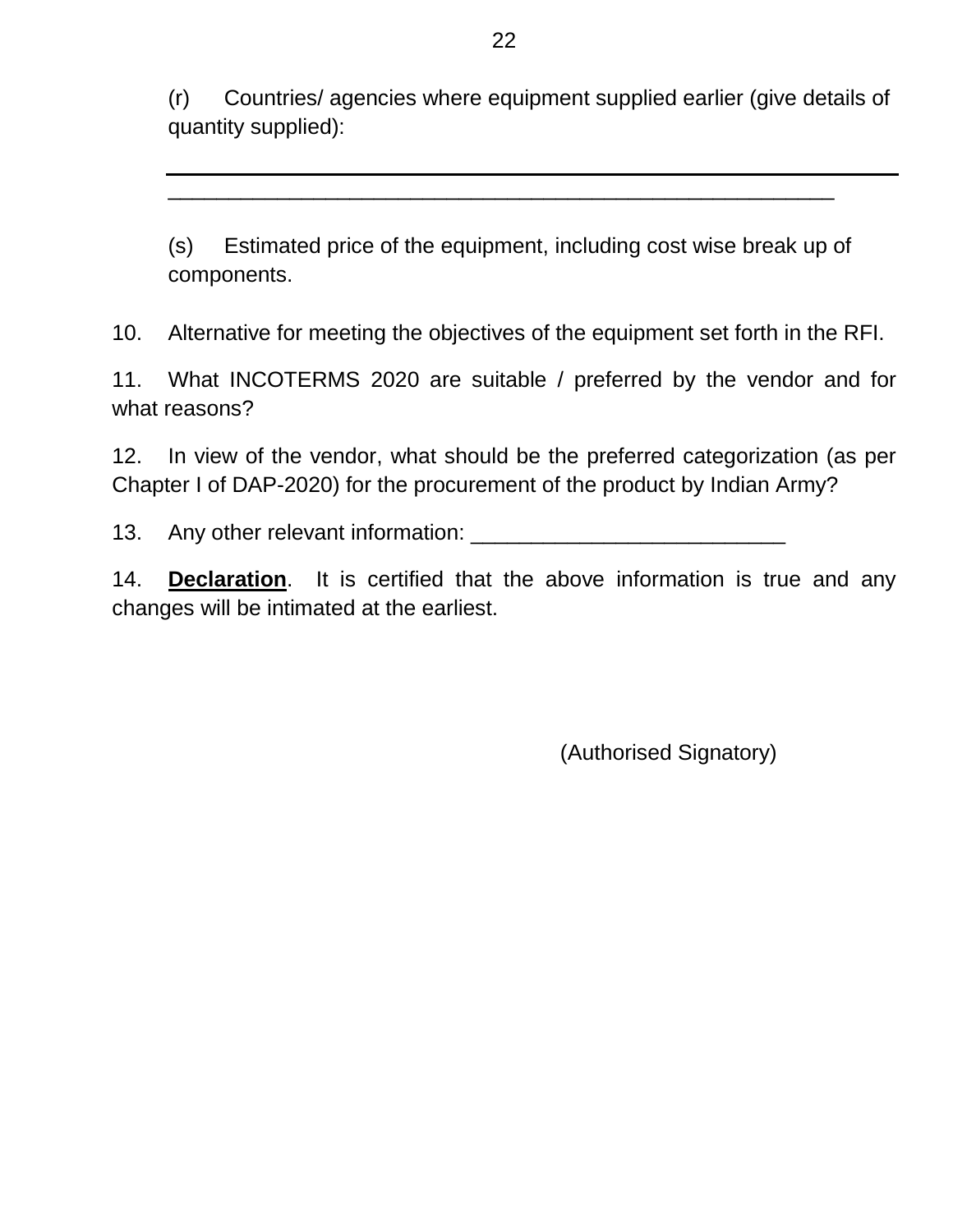# **INFORMATION PROFORMA (FOREIGN VENDORS)**

# 1. **Name of the Vendor/Company/Firm**.

| (Company profile in brief, to be attached)                                              |  |  |  |  |
|-----------------------------------------------------------------------------------------|--|--|--|--|
| 2. Type (Tick the relevant category).                                                   |  |  |  |  |
| Original Equipment Manufacturer (OEM) - Yes/No__________________                        |  |  |  |  |
| Government sponsored Export Agency - Yes/No (Details of registration to be<br>provided) |  |  |  |  |
| - Yes/No (attach details)<br><b>Authorized Vendor of OEM</b>                            |  |  |  |  |
|                                                                                         |  |  |  |  |
| 3. Contact Details.                                                                     |  |  |  |  |
| <b>Postal Address:</b>                                                                  |  |  |  |  |
|                                                                                         |  |  |  |  |
| City: State / Province: City:                                                           |  |  |  |  |
| Country: Pin/Zip Code: ________                                                         |  |  |  |  |
|                                                                                         |  |  |  |  |
| URL/Web Site: _______________________                                                   |  |  |  |  |
| <b>Email</b><br>the control of the control of the control of the control of             |  |  |  |  |
| 4. Local Branch/ Liaison Office/Authorised Representative, in India (if<br>any).        |  |  |  |  |
|                                                                                         |  |  |  |  |
|                                                                                         |  |  |  |  |
|                                                                                         |  |  |  |  |
| Email: ____________________                                                             |  |  |  |  |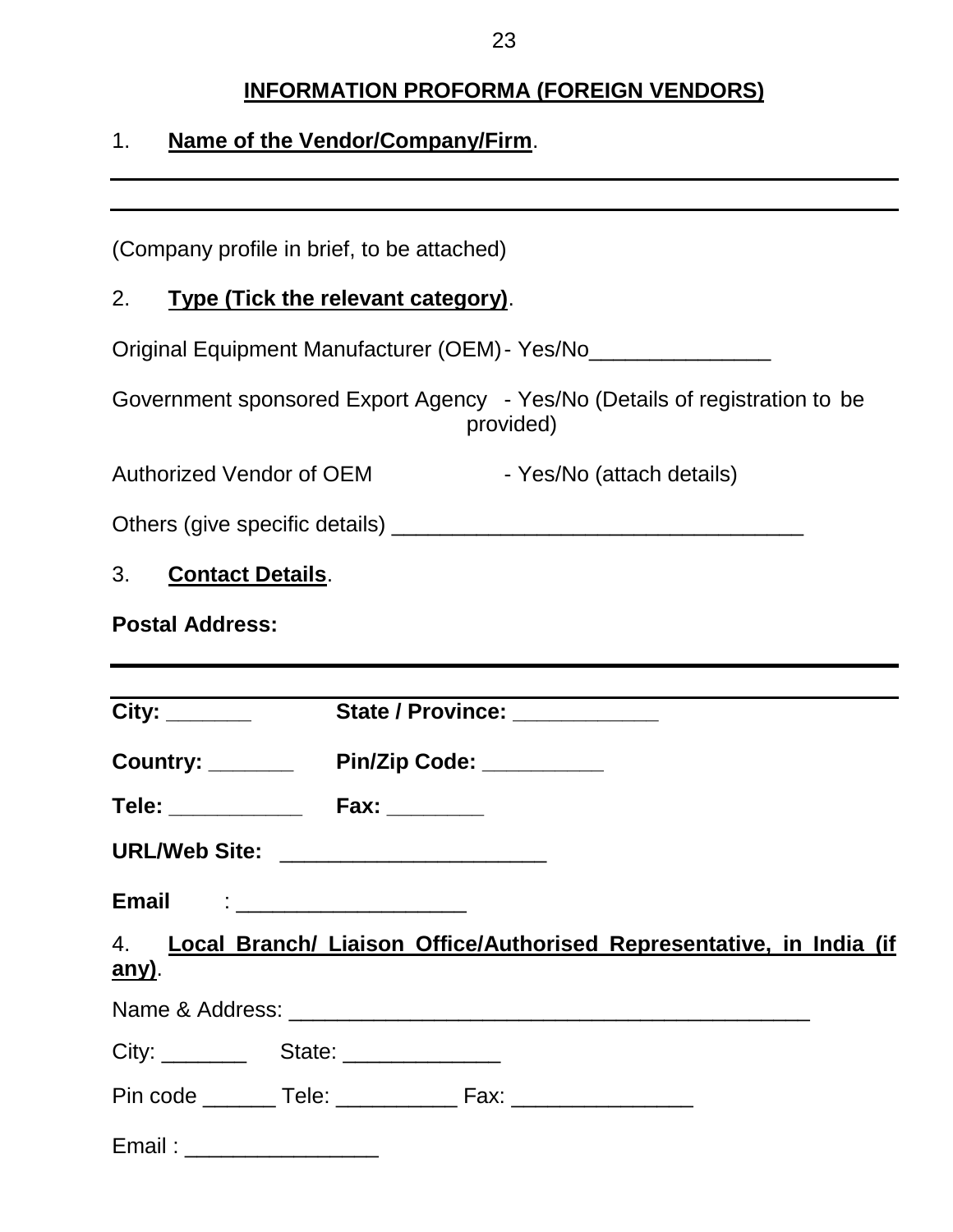### 5. **Financial Details**.

- (a) Annual turnover :  $\qquad \qquad$  (in USD)
- (b) Number of Employees in firm  $\frac{1}{1}$
- (c) Details of manufacturing infrastructure available \_\_\_\_\_\_\_

(d) Earlier contracts with Indian Ministry of Defence / Government agencies :

| <b>Contract Number</b> | Quantity | Cost |
|------------------------|----------|------|
|                        |          |      |

## 6. **Certification by Quality Assurance Organization (if applicable)**.

| Name of<br>Agency | Certification | Applicable from<br>(Date & Year) | Valid till<br>(Date & Year) |
|-------------------|---------------|----------------------------------|-----------------------------|
|                   |               |                                  |                             |
|                   |               |                                  |                             |

## 7. **Equipment/ Product Profile (to be submitted for each product separately)**.

- (a) Name of Product : \_\_\_\_\_\_\_\_\_\_\_\_\_\_\_\_\_\_\_\_\_\_\_\_\_\_\_\_\_\_\_\_\_\_ (Should be given category wise)
- (b) Description (attach technical literature) :- \_\_\_\_\_\_\_\_\_\_\_\_\_\_\_\_\_\_
- (c) Whether OEM or Integrator : \_\_\_\_\_\_\_\_\_\_\_\_\_\_\_\_\_\_\_\_\_\_\_

\_\_\_\_\_\_\_\_\_\_\_\_\_\_\_\_\_\_\_\_\_\_

(d) Does the vendor have any Indian manufacturing partner? If yes, specify details. If no, is the foreign OEM/vendor willing to enter into JV with Indian private industry/DPSU?

(e) What are the critical technologies which the vendor has taken from their global partners, if any?

(f) Does the vendor have the capability to design, develop, manufacture, test and integrate the system?

(g) Is the OEM/vendor willing to offer licensed production in India?

<sup>(</sup>h) Status (in service/Design development stage): \_\_\_\_\_\_\_\_\_\_. If the equipment is in design & development state, how much time will the vendor take to start production?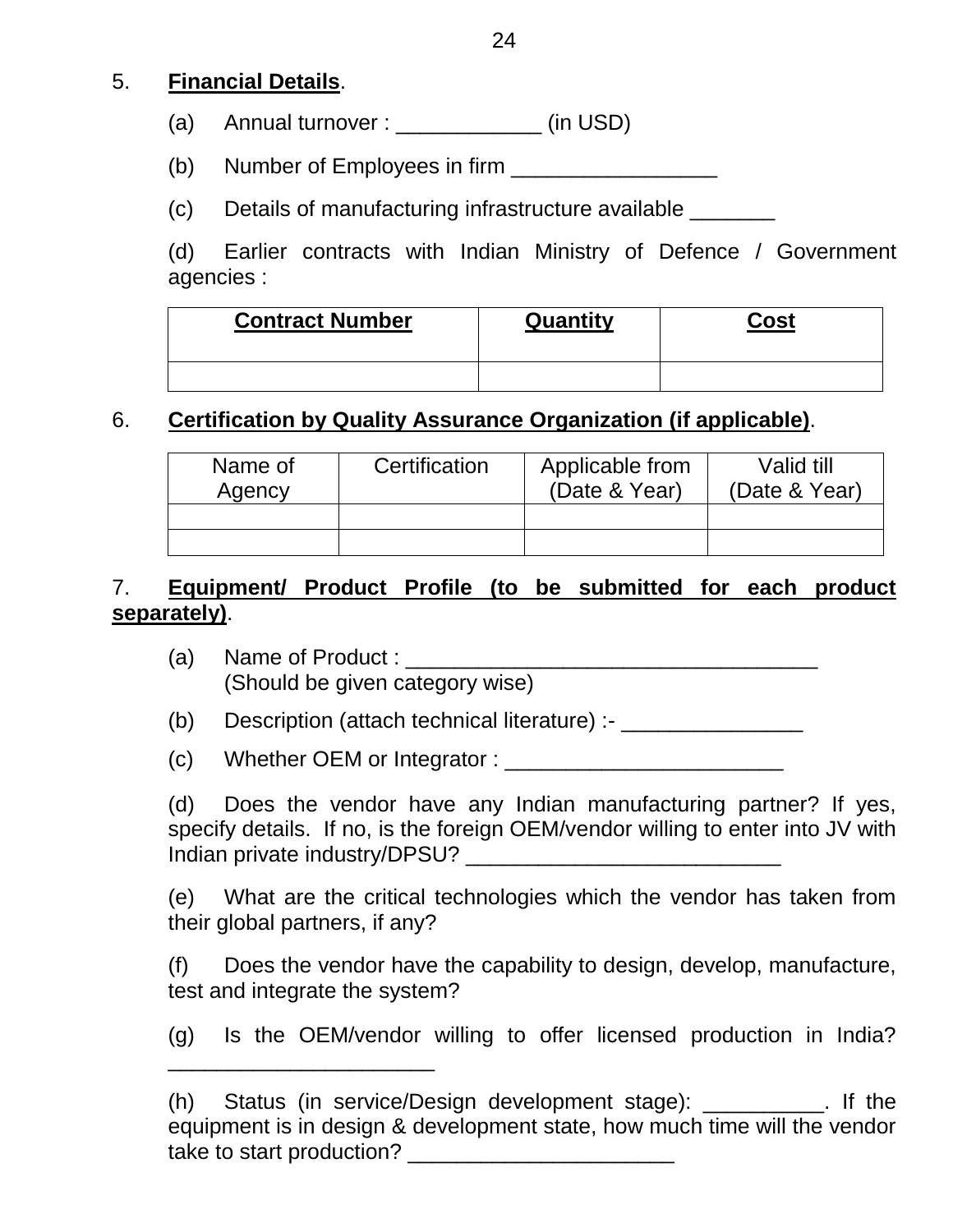| (i) | Production capacity per annum:            |  |  | . Is the |
|-----|-------------------------------------------|--|--|----------|
|     | production capability likely to increase? |  |  |          |

(k) In case the equipment is to be produced / integrated indigenously, how much time will the vendor take to start production?

(l) What is the recommended 'Delivery Schedule' for Protected Mobility Vehicle (PMV) (S)?

(m) Countries where equipment is in service:

(m) Have the OEM/Vendor supplied the equipment to any other country? If yes, furnish details of the quantity supplied and year of supply.

(n) Whether export clearance is required from respective Government:

(o) Any collaboration/joint venture/co-production/authorized dealer with Indian Industry (give details):

Name & Address \_\_\_\_\_\_\_\_\_\_\_\_\_\_\_\_\_\_\_\_\_\_\_\_\_\_\_\_\_\_\_\_\_\_\_\_

Tele: \_\_\_\_\_\_\_\_\_\_\_ Fax: \_\_\_\_\_\_\_\_\_\_\_\_\_\_\_\_\_\_\_

Email : \_\_\_\_\_\_\_\_\_\_\_\_\_\_\_\_\_\_\_\_\_\_

(p) Estimated price of the equipment

(q) What are the enhanced parameters/specifications that can be provided by the OEM/Vendor?

8. What INCOTERMS 2020 are suitable / preferred by the vendor and for what reasons?

9. What is the preferred mode of shipment of goods – rail, road, sea, air or combination?

10. Does the transportation system in the OEM/Vendor country and its connectivity to India require trans-shipment of goods?

11. Alternatives for meeting the objectives of the equipment set forth in the RFI.

12. Any other relevant information: \_\_\_\_\_\_\_\_\_\_\_\_\_\_\_\_\_\_\_\_\_\_\_\_\_\_

13. **Declaration**. It is certified that the above information is true and any changes will be intimated at the earliest.

(Authorised Signatory)

25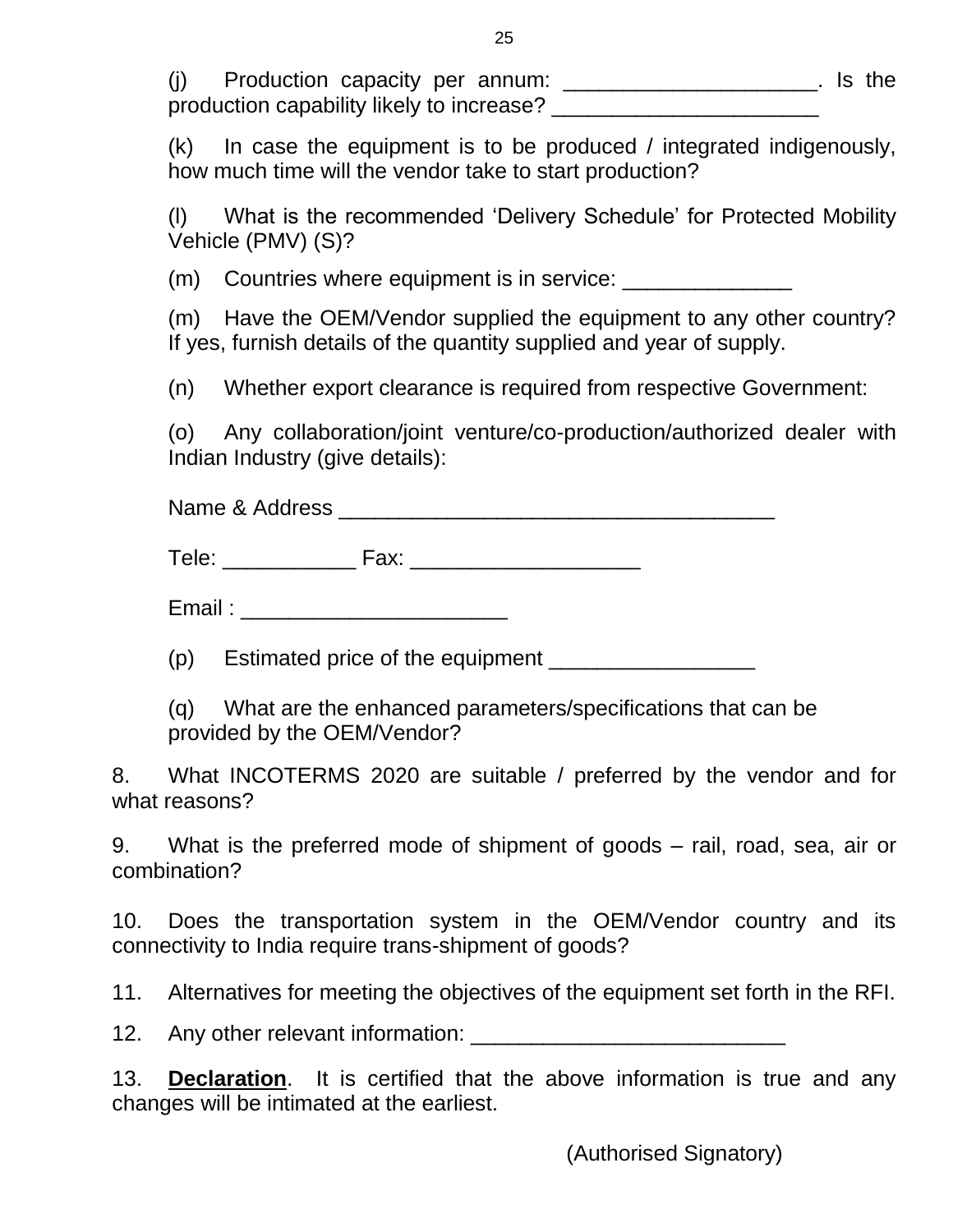#### **PARTICULARS FOR SECURITY CLEARANCE IN RESPECT OF INDIAN AGENT / REPRESENTATIVE OF INDIAN FIRMS / VENDORS**

| 1.               | Name                                                                    |                                                                                                                                                                                        |  |  |  |  |
|------------------|-------------------------------------------------------------------------|----------------------------------------------------------------------------------------------------------------------------------------------------------------------------------------|--|--|--|--|
| 2.               |                                                                         | Official /residential address                                                                                                                                                          |  |  |  |  |
| 3.               |                                                                         | Date of employment and appointment                                                                                                                                                     |  |  |  |  |
| 4.<br>5.         |                                                                         | Brief nature of job<br>In case know / related to any person :<br>serving in Defence Service                                                                                            |  |  |  |  |
|                  | (a)                                                                     | Details person :-                                                                                                                                                                      |  |  |  |  |
|                  |                                                                         | (i) Father's Name<br>Date of Birth<br>(ii)<br>(iii) Nationality<br>(iv) Passport No                                                                                                    |  |  |  |  |
|                  | (b)                                                                     | <b>Permanent Address</b>                                                                                                                                                               |  |  |  |  |
|                  | (c)                                                                     | <b>Present Address</b>                                                                                                                                                                 |  |  |  |  |
| 6.               | In case of ex-service-men following additional details may be provided. |                                                                                                                                                                                        |  |  |  |  |
|                  | (a)<br>(b)<br>(c)                                                       | Rank & Arm / Service<br>Appointment last held<br>Date of retirement                                                                                                                    |  |  |  |  |
| 7.               |                                                                         | In case of retirement from service                                                                                                                                                     |  |  |  |  |
|                  | (a)<br>(b)<br>(c)<br>(d)                                                | Details of his business entity:<br>(i.e whether Group) Private Limited<br>Company Ltd.<br>Since when established<br>Registered address of the company:<br>Name and address of Director |  |  |  |  |
| 8.               |                                                                         | Weather the individual has paid income tax :                                                                                                                                           |  |  |  |  |
| 9.               | PAN No                                                                  |                                                                                                                                                                                        |  |  |  |  |
| 10.              | Name, Account No address of Bankers<br>within and outsides the country. |                                                                                                                                                                                        |  |  |  |  |
| 11.<br>there to. |                                                                         | Attested photocopies of agreement, :<br>Including supplementary agreements covering<br>Appointment as representative and items relate                                                  |  |  |  |  |
| 12.              |                                                                         | Concurrence of the officer being visited                                                                                                                                               |  |  |  |  |

that presence of representative/agents during meeting/presentation/trials is inescapable.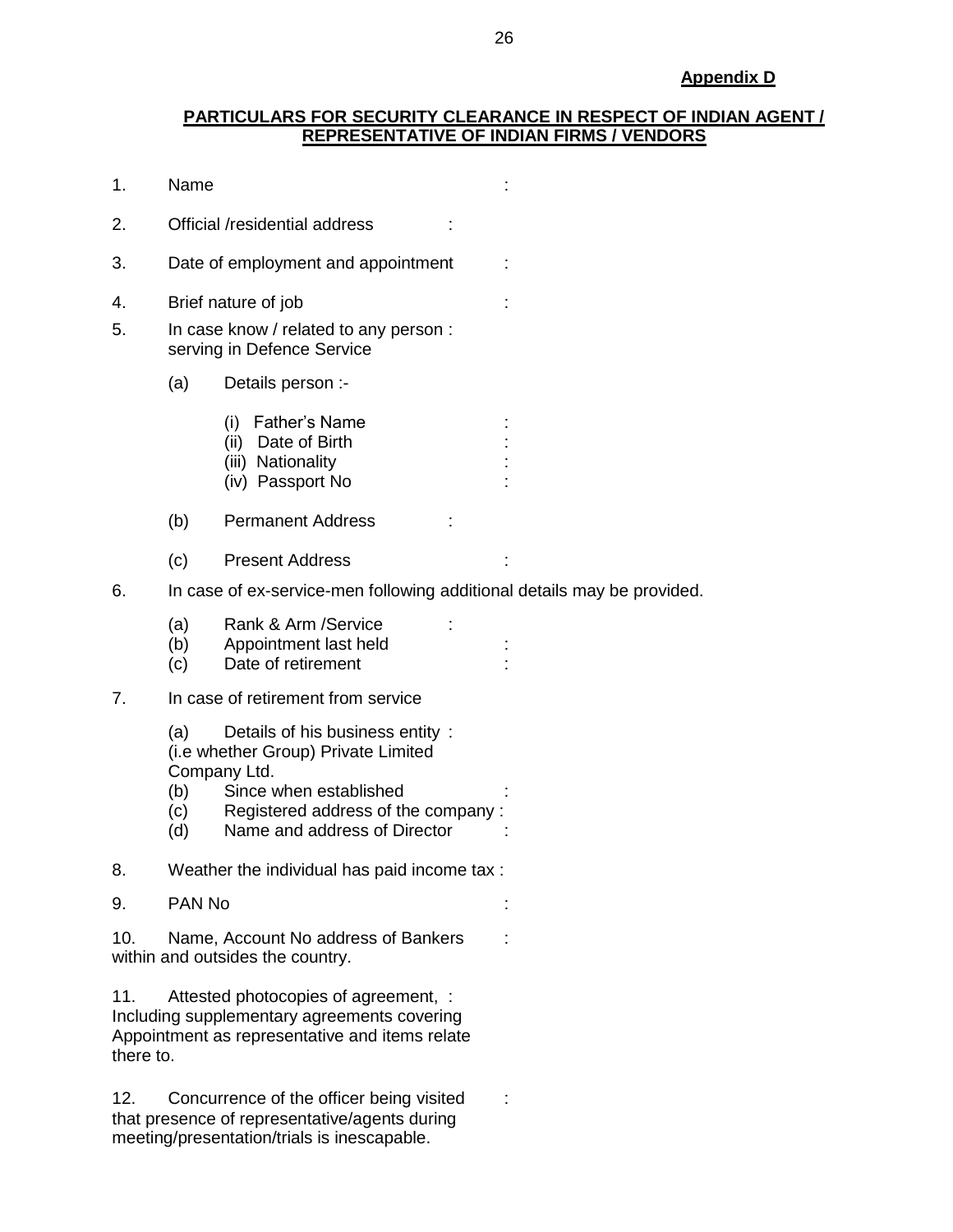#### **PARTICULARS FOR SECURITY CLEARANCE (FOREIGN)**

1. Particulars of the Representative of Foreign Firms and their Local Agents.

(a)

| Ser<br><b>No</b> | Name<br>Appointment | & Nationality | Details of Place   Validity Period<br>Passport of<br>and Visa | issue | date of issue |  |
|------------------|---------------------|---------------|---------------------------------------------------------------|-------|---------------|--|
|                  |                     |               |                                                               |       |               |  |

(b)

| Ser<br><b>No</b> | Particular of the<br>firm | Status of<br>reps/agents | Address in<br>foreign<br>country<br>and<br>address in<br>India | Weather previously<br>visited India, if so, give<br>date and place of visit |
|------------------|---------------------------|--------------------------|----------------------------------------------------------------|-----------------------------------------------------------------------------|
|                  |                           |                          |                                                                |                                                                             |

2.

Details of Branch/Offices in India :-

- (a) Name of firm/Subsidiary.<br>
(b) Place and Address.
- Place and Address.
- $\overrightarrow{c}$  Name and appointment of head of firm/ Subsidiary.  $\overrightarrow{c}$ :
- (d) Tele, Fax No and E Mail.
- 3. Particulars of employees (Indian including ex-servicemen).

| (a) | Name                                                                |  |  |  |  |  |  |
|-----|---------------------------------------------------------------------|--|--|--|--|--|--|
| (b) | Appointment                                                         |  |  |  |  |  |  |
| (c) | Official/residential address                                        |  |  |  |  |  |  |
| (d) | Contract point (Tele, Fax and E Mail)                               |  |  |  |  |  |  |
| (e) | Brief nature of job                                                 |  |  |  |  |  |  |
| (f) | In case related to any personnel Serving in Def Service.            |  |  |  |  |  |  |
|     | Details of personnel related to and his appointment.                |  |  |  |  |  |  |
| (g) | In case of ex-serviceman following additional details be provided:- |  |  |  |  |  |  |
|     | Rank and Arm/Service.<br>(i)                                        |  |  |  |  |  |  |
|     | (ii)<br>Appointment last held                                       |  |  |  |  |  |  |
|     | Date of retirement<br>(iii)                                         |  |  |  |  |  |  |
|     | Date of employment with the firm<br>(iv)                            |  |  |  |  |  |  |
|     | If related to any personnel serving in Def<br>(v)                   |  |  |  |  |  |  |
|     | Service (Details of serving personnel and his present               |  |  |  |  |  |  |
|     | appointment)                                                        |  |  |  |  |  |  |
| (h) | Name and appointment of head of firm/subsidiary                     |  |  |  |  |  |  |
| (j) | Tele, Fax No and E Mail                                             |  |  |  |  |  |  |